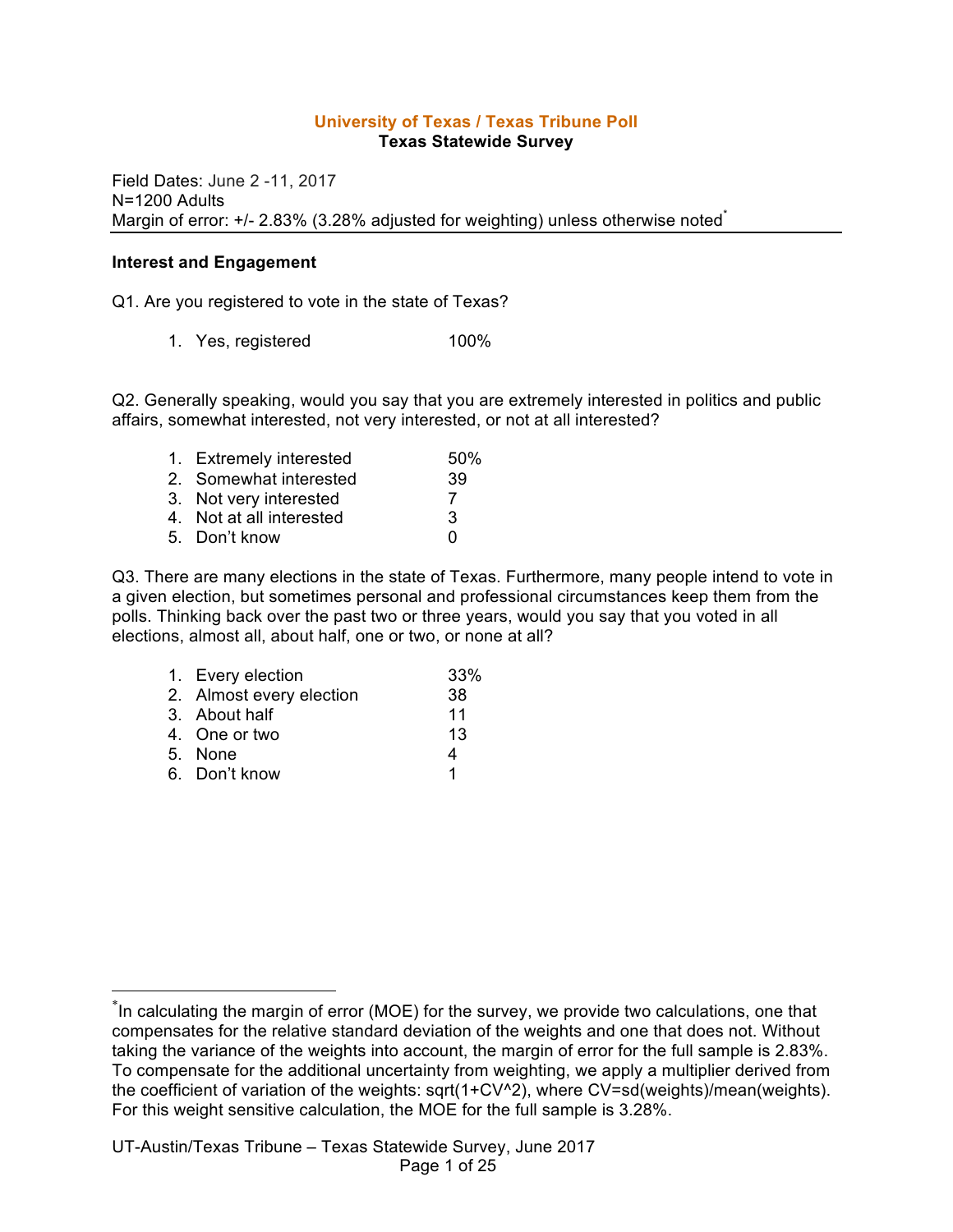# **Most Important Problem**

Q4. What would you say is the most important problem facing this country today? **[Randomize]**

| 1.<br>Political corruption/leadership      | 17%            |
|--------------------------------------------|----------------|
| 2. National security/terrorism             | 10             |
| 3. The economy                             | 8              |
| 4. Immigration                             | 8              |
| 5. Health care                             | 8              |
| 6. Federal spending/national debt          | $\overline{7}$ |
| 7. Moral decline                           | 6              |
| 8. Income inequality                       |                |
| 9. Partisan gridlock                       |                |
| 10. Border security                        |                |
| 11. Education                              |                |
| 12. Environment                            |                |
| 13. The media                              |                |
| 14. Unemployment/jobs                      | 33333222222    |
| 15. Taxes                                  |                |
| 16. Gun control/gun violence               |                |
| 17. Crime and drugs                        |                |
| 18. Race relations                         |                |
| 19. Russia                                 |                |
| 20. Middle East instability                | $\overline{1}$ |
| 21. Social welfare programs                | $\mathbf{1}$   |
| 22. Voting system                          | 1              |
| 23. Police brutality/police militarization | 1              |
| 24. Government data collection             | 1              |
| 25. Energy                                 | 1              |
| 26. Afghanistan/Pakistan                   | 1              |
| 27. Gay marriage                           | 0              |
| 28. Gas prices                             | 0              |
| 29. Abortion                               | 0              |
| 30. Housing                                | 0              |
| 31. Foreign trade                          | 0              |
| 32. Gender inequality                      | 0              |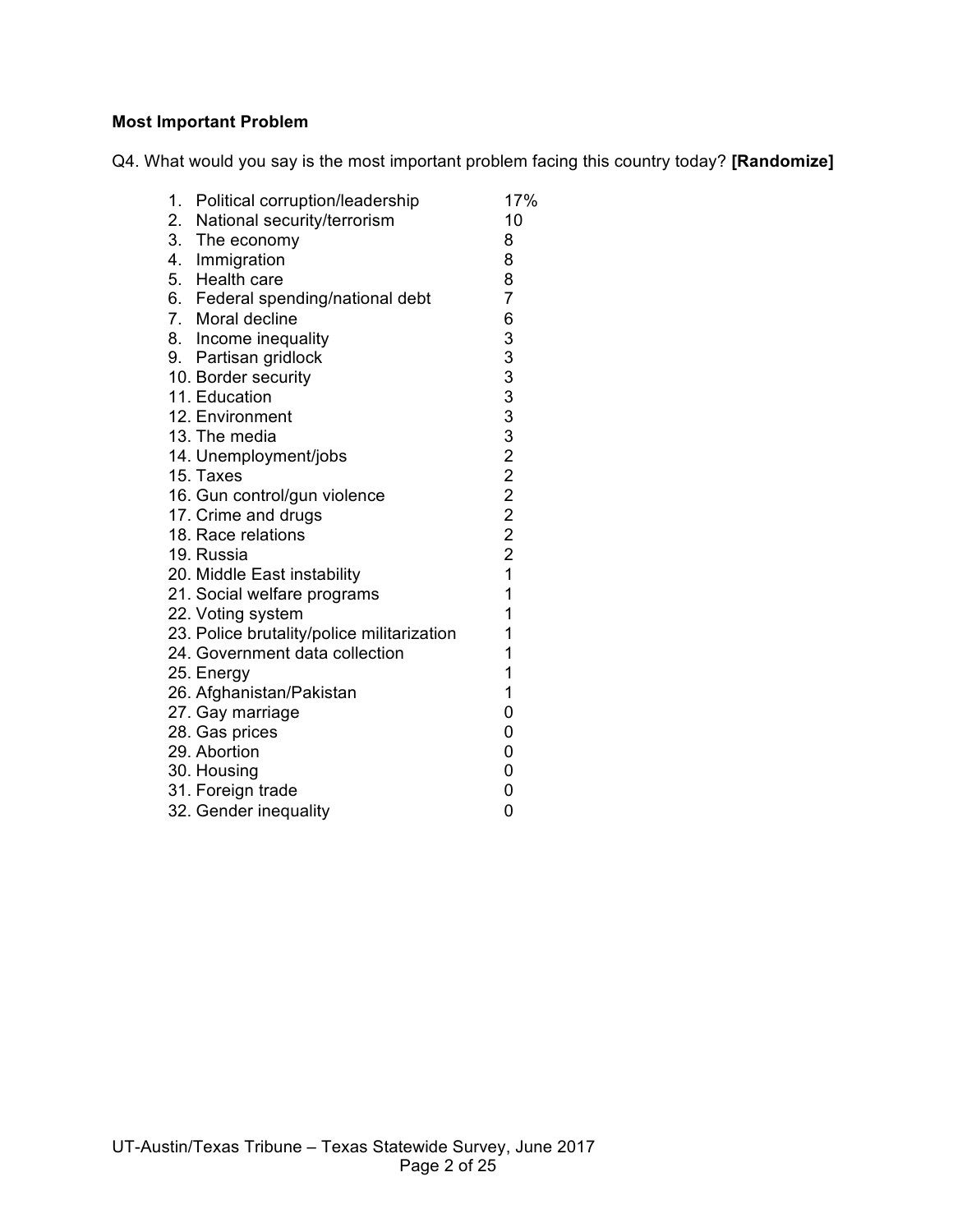Q5. What would you say is the most important problem facing the State of Texas today? **[Randomize]**

| 1.<br>Immigration                |                                            | 20%            |
|----------------------------------|--------------------------------------------|----------------|
| 2. Border Security               |                                            | 12             |
|                                  | 3. Political corruption/leadership         | 11             |
| 4. Education                     |                                            | 6              |
| 5. Health care                   |                                            | 6              |
| 6. Crime and drugs               |                                            | 4              |
| 7. Moral decline                 |                                            | 4              |
| 8. The economy                   |                                            |                |
| 9. Unemployment/jobs             |                                            |                |
| 10. Social welfare programs      |                                            |                |
|                                  | 11. State government spending              |                |
| 12. State budget cuts            |                                            |                |
| 13. Transportation/roads/traffic |                                            | 33332222       |
| 14. Taxes                        |                                            |                |
| 15. Gun control/gun violence     |                                            |                |
| 16. Redistricting                |                                            |                |
| 17. Water supply                 |                                            | $\overline{1}$ |
| 18. Abortion                     |                                            | $\mathbf{1}$   |
| 19. Environment                  |                                            | $\mathbf 1$    |
| 20. Insurance rates              |                                            | $\mathbf 1$    |
| 21. Voting system                |                                            | 1              |
| 22. Utility rates                |                                            | 1              |
| 23. Housing                      |                                            | 1              |
| 24. The media                    |                                            | 1              |
| 25. Property rights              |                                            | 1              |
|                                  | 26. Police brutality/police militarization | 1              |
| 27. Declining oil prices         |                                            | 1              |
| 28. Gay marriage                 |                                            | 0              |
| 29. Gas prices                   |                                            | 0              |
| 30. Energy                       |                                            | 0              |
| 31. Electoral fraud              |                                            | 0              |
| 32. State courts                 |                                            | 0              |
| 33. Pension funding              |                                            | 0              |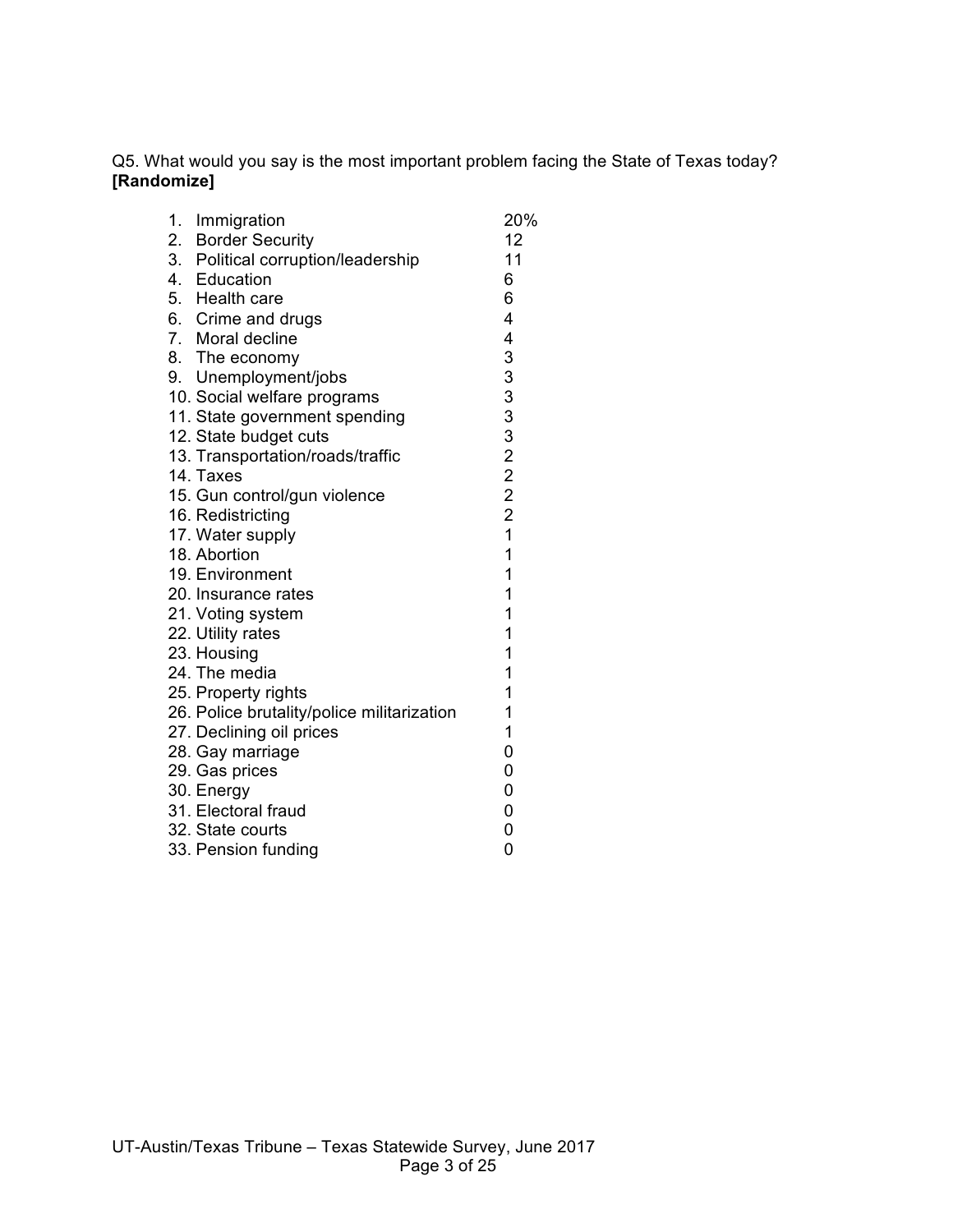#### **Retrospective Assessments**

Q5A. Name a person who you think has good ideas about what's best for Texas? **[OPEN-ENDED, INCLUDE "Don't Know" OPTION]**

Q6. How would you rate the job Donald Trump is doing as president? Would you say that you…

- 1. Approve strongly 25%
- 2. Approve somewhat 18
- 3. Neither approve nor disapprove 6
- 4. Disapprove somewhat 7
- 5. Disapprove strongly 44
- 6. Don't know 1

Q7. How would you rate the job the U.S. Congress is doing? Would you say that you...

|                  |                |                | <b>Neither</b> |                   |                   |                         |
|------------------|----------------|----------------|----------------|-------------------|-------------------|-------------------------|
|                  | <b>Approve</b> | <b>Approve</b> | approve nor    | <b>Disapprove</b> | <b>Disapprove</b> |                         |
|                  | strongly       | somewhat       | disapprove     | somewhat          | strongly          | Don't Know              |
| <b>June 2017</b> | 2              | 13             | 15             | 24                | 43                | 4                       |
| Feb. 2017        | 5              | 21             | 20             | 18                | 32                | 5                       |
| Oct. 2016        | 2              | 8              | 18             | 27                | 41                | 4                       |
| <b>June 2016</b> | 2              | 8              | 16             | 24                | 45                | 5                       |
| Feb. 2016        | 2              | 10             | 17             | 24                | 43                | 4                       |
| Nov. 2015        | 2              | 8              | 17             | 25                | 46                | 3                       |
| <b>June 2015</b> | 2              | 13             | 21             | 26                | 36                | $\overline{\mathbf{c}}$ |
| Feb. 2015        | 3              | 17             | 19             | 24                | 34                | $\frac{3}{2}$           |
| Oct. 2014        | $\overline{2}$ | 12             | 13             | 30                | 41                |                         |
| <b>June 2014</b> | 3              | 8              | 15             | 24                | 48                | 3                       |
| Feb. 2014        | 3              | 8              | 15             | 23                | 49                | $\overline{2}$          |
| Oct. 2013        | 2              | $6\phantom{1}$ | 12             | 21                | 56                | 3                       |
| <b>June 2013</b> | 2              | 10             | 16             | 23                | 46                | $\frac{2}{3}$           |
| Feb. 2013        | 3              | 11             | 12             | 23                | 48                |                         |
| Oct. 2012        |                | 10             | 18             | 26                | 43                | 3                       |
| <b>May 2012</b>  |                | 9              | 15             | 23                | 48                | 3                       |
| Feb. 2012        |                | 10             | 14             | 26                | 47                | $\overline{2}$          |
| Oct. 2011        |                | 9              | 10             | 26                | 51                | $\overline{2}$          |
| <b>May 2011</b>  |                | 15             | 20             | 27                | 35                | 3                       |
| Feb. 2011        | 2              | 17             | 19             | 26                | 33                | 4                       |
| Oct. 2009        | 2              | 12             | 11             | 22                | 49                | 4                       |
| <b>June 2009</b> | 2              | 18             | 22             | 22                | 36                | 0                       |
| Feb. 2009        | 4              | 22             | 22             | 15                | 37                | 0                       |

Q7A. How would you rate the job the Texas Legislature is doing? Would you say that you…

- 1. Approve strongly 12%
- 2. Approve somewhat 22
- 3. Neither approve nor disapprove 18
- 4. Disapprove somewhat 15<br>5. Disapprove strongly 127
- 5. Disapprove strongly
- 6. Don't know 8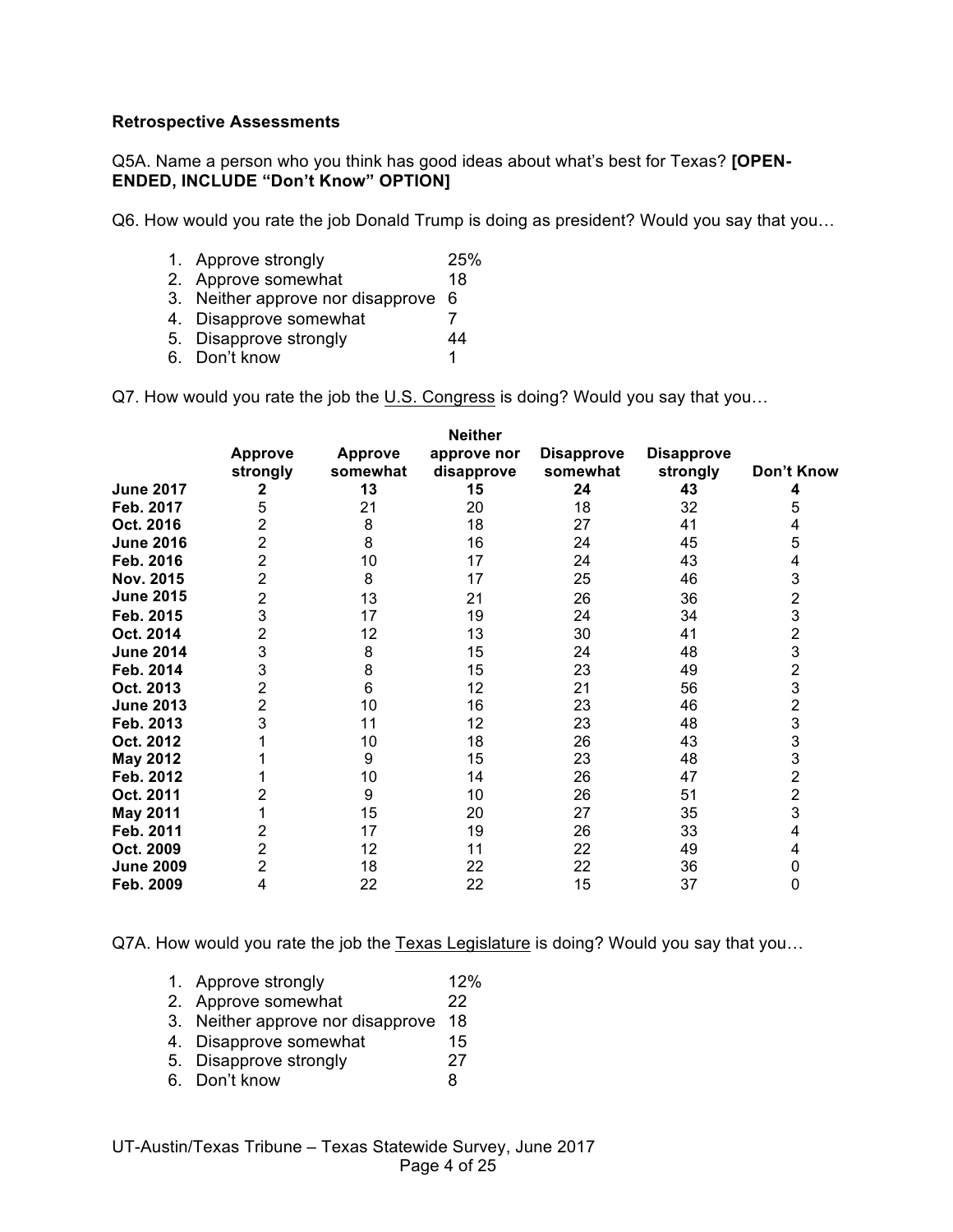Q8A. How would you rate the job Greg Abbott is doing as Governor? Would you say that you…

|                  | <b>Approve</b><br>strongly | <b>Approve</b><br>somewhat | <b>Neither</b><br>approve nor<br>disapprove | <b>Disapprove</b><br>somewhat | <b>Disapprove</b><br>strongly | Don't Know |
|------------------|----------------------------|----------------------------|---------------------------------------------|-------------------------------|-------------------------------|------------|
| <b>June 2017</b> | 27                         | 18                         | 12                                          |                               | 29                            |            |
| Feb. 2017        | 27                         | 18                         | 17                                          | 9                             | 24                            | 5          |
| Oct. 2016        | 21                         | 21                         | 17                                          | 10                            | 23                            | 8          |
| <b>June 2016</b> | 20                         | 22                         | 19                                          | 10                            | 21                            | 8          |
| Feb. 2016        | 18                         | 23                         | 24                                          | 9                             | 20                            | 6          |
| Nov. 2015        | 20                         | 22                         | 21                                          | 10                            | 19                            |            |
| <b>June 2015</b> | 22                         | 24                         | 28                                          | 8                             | 16                            | 15         |

Q8B. How would you rate the job Dan Patrick is doing as Lieutenant Governor? Would you say that you…

|                  | <b>Approve</b><br>strongly | <b>Approve</b><br>somewhat | <b>Neither</b><br>approve nor<br>disapprove | <b>Disapprove</b><br>somewhat | <b>Disapprove</b><br>strongly | Don't Know |
|------------------|----------------------------|----------------------------|---------------------------------------------|-------------------------------|-------------------------------|------------|
| <b>June 2017</b> | 15                         | 19                         | 18                                          | 8                             | 28                            | 11         |
| Feb. 2017        | 16                         | 16                         | 24                                          | 8                             | 23                            | 14         |
| Oct. 2016        | 12                         | 19                         | 20                                          | 9                             | 22                            | 18         |
| <b>June 2016</b> | 12                         | 19                         | 24                                          | 8                             | 22                            | 15         |
| Feb. 2016        | 8                          | 19                         | 30                                          |                               | 20                            | 16         |
| Nov. 2015        | 10                         | 19                         | 28                                          | 9                             | 17                            | 16         |
| <b>June 2015</b> | 13                         | 19                         | 28                                          | 8                             | 16                            | 15         |

Q8C. How would you rate the job Joe Straus is doing as Speaker of the Texas House of Representatives? Would you say that you… **Neither** 

| <b>June 2017</b> | <b>Approve</b><br>strongly<br>5 | Approve<br>somewhat<br>20 | neither<br>approve nor<br>disapprove<br>25 | <b>Disapprove</b><br>somewhat<br>12 | <b>Disapprove</b><br>strongly<br>17 | Don't Know<br>21 |
|------------------|---------------------------------|---------------------------|--------------------------------------------|-------------------------------------|-------------------------------------|------------------|
|                  |                                 |                           |                                            |                                     |                                     |                  |
| Feb. 2017        |                                 | 16                        | 31                                         | 9                                   | 14                                  | 22               |
| Oct. 2016        | 5                               | 16                        | 30                                         | 9                                   | 14                                  | 26               |
| <b>June 2016</b> | 4                               | 15                        | 30                                         | 10                                  | 14                                  | 26               |
| Feb. 2016        | 4                               | 16                        | 35                                         |                                     | 13                                  | 25               |
| Nov. 2015        | 4                               | 16                        | 32                                         | 8                                   | 14                                  | 25               |
|                  |                                 |                           |                                            |                                     |                                     |                  |

Q9A. How would you rate the job Ted Cruz is doing as U.S. Senator? Would you say that you...

|                  | <b>Neither</b>             |                            |                           |                               |                               |            |  |  |
|------------------|----------------------------|----------------------------|---------------------------|-------------------------------|-------------------------------|------------|--|--|
|                  | <b>Approve</b><br>strongly | <b>Approve</b><br>somewhat | approve nor<br>disapprove | <b>Disapprove</b><br>somewhat | <b>Disapprove</b><br>strongly | Don't Know |  |  |
| <b>June 2017</b> | 21                         | 17                         | 12                        |                               | 35                            | 6          |  |  |
| Feb. 2017        | 20                         | 18                         | 14                        | 10                            | 29                            | 9          |  |  |
| Oct. 2016        | 16                         | 19                         | 13                        | 11                            | 34                            |            |  |  |
| <b>June 2016</b> | 18                         | 17                         | 13                        | 12                            | 31                            | 9          |  |  |
| Feb. 2016        | 18                         | 19                         | 15                        | 10                            | 32                            | 6          |  |  |
| Nov. 2015        | 27                         | 17                         | 11                        | 9                             | 28                            | 9          |  |  |

Q9B. How would you rate the job John Cornyn is doing as U.S. Senator? Would you say that you…

UT-Austin/Texas Tribune – Texas Statewide Survey, June 2017 Page 5 of 25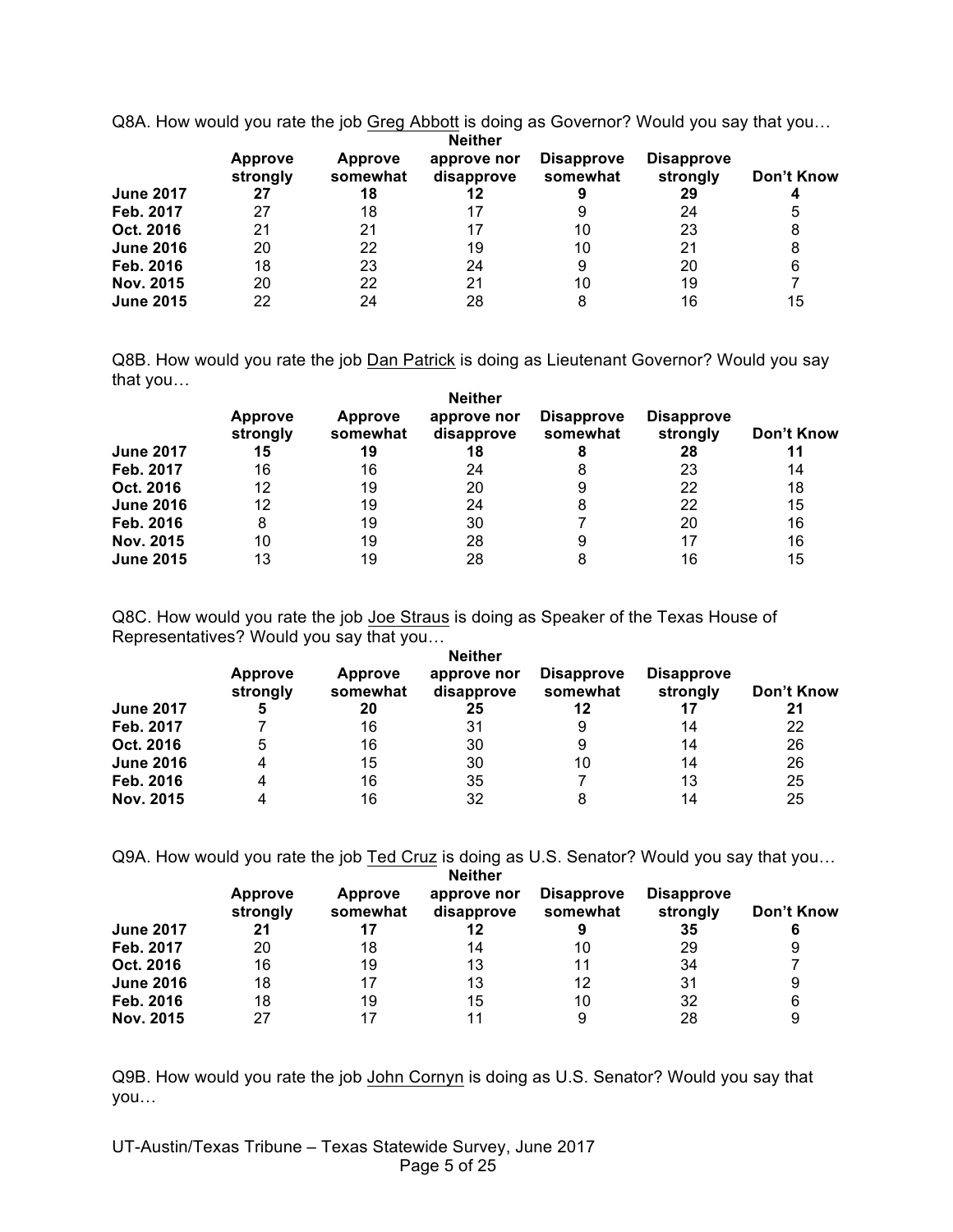|                  | <b>Neither</b>             |                            |                           |                               |                               |            |  |
|------------------|----------------------------|----------------------------|---------------------------|-------------------------------|-------------------------------|------------|--|
|                  | <b>Approve</b><br>strongly | <b>Approve</b><br>somewhat | approve nor<br>disapprove | <b>Disapprove</b><br>somewhat | <b>Disapprove</b><br>strongly | Don't Know |  |
| <b>June 2017</b> | 9                          | 19                         | 18                        | 14                            | 27                            | 12         |  |
| Feb. 2017        | 11                         | 19                         | 22                        | 12                            | 22                            | 14         |  |
| Oct. 2016        | 8                          | 20                         | 22                        | 14                            | 22                            | 15         |  |
| <b>June 2016</b> |                            | 17                         | 24                        | 14                            | 21                            | 17         |  |
| Feb. 2016        |                            | 20                         | 26                        | 14                            | 18                            | 15         |  |
| Nov. 2015        |                            | 20                         | 22                        | 16                            | 18                            | 16         |  |

Q10. Thinking about the country, do you think that things are headed in the right direction, or do you think that things are headed off on the wrong track?

|                  | Wrong              |              |            |  |  |
|------------------|--------------------|--------------|------------|--|--|
|                  | <b>Right Track</b> | <b>Track</b> | Don't Know |  |  |
| <b>June 2017</b> | 34                 | 54           | 12         |  |  |
| Feb. 2017        | 39                 | 49           | 12         |  |  |
| Oct. 2016        | 22                 | 67           | 11         |  |  |
| <b>June 2016</b> | 18                 | 70           | 12         |  |  |
| Feb. 2016        | 22                 | 66           | 12         |  |  |
| Nov. 2015        | 22                 | 68           | 10         |  |  |
| <b>June 2015</b> | 23                 | 64           | 14         |  |  |
| Feb. 2015        | 26                 | 59           | 15         |  |  |
| Oct. 2014        | 25                 | 65           | 10         |  |  |
| <b>June 2014</b> | 23                 | 65           | 13         |  |  |
| Feb. 2014        | 25                 | 63           | 12         |  |  |
| Oct. 2013        | 20                 | 69           | 11         |  |  |
| <b>June 2013</b> | 28                 | 60           | 11         |  |  |
| Feb. 2013        | 29                 | 62           | 9          |  |  |
| Oct. 2012        | 31                 | 58           | 11         |  |  |
| May 2012         | 25                 | 61           | 14         |  |  |
| Feb. 2012        | 28                 | 61           | 11         |  |  |
| Oct. 2011        | 14                 | 75           | 11         |  |  |
| <b>May 2011</b>  | 24                 | 63           | 14         |  |  |
| Feb. 2011        | 26                 | 59           | 15         |  |  |
| Oct. 2010        | 25                 | 64           | 11         |  |  |
| Sep. 2010        | 26                 | 63           | 12         |  |  |
| <b>May 2010</b>  | 27                 | 62           | 11         |  |  |
| Feb. 2010        | 31                 | 56           | 13         |  |  |
| Oct. 2009        | 35                 | 59           | 10         |  |  |

Q11. Compared to a year ago, would you say that the national economy is a lot better off, somewhat better off, about the same, somewhat worse off, or a lot worse off?

|                  | A lot better<br>off | Somewhat<br>better off | <b>About the</b><br>same | Somewhat<br>worse off | A lot worse<br>off | Don't Know |
|------------------|---------------------|------------------------|--------------------------|-----------------------|--------------------|------------|
| <b>June 2017</b> | 14                  | 28                     | 30                       | 18                    |                    |            |
| Feb. 2017        | 12                  | 28                     | 36                       | 11                    |                    |            |
| Oct. 2016        | 8                   | 20                     | 29                       | 25                    | 15                 |            |
| <b>June 2016</b> | 6                   | 20                     | 29                       | 23                    |                    | 5          |
| Feb. 2016        |                     | 22                     | 27                       | 25                    | 15                 | 3          |
| Nov. 2015        |                     | 25                     | 28                       | 23                    | 14                 | 3          |
| <b>June 2015</b> |                     | 24                     | 33                       | 21                    | 13                 |            |
| Feb. 2015        |                     | 25                     | 33                       | 18                    |                    |            |

UT-Austin/Texas Tribune – Texas Statewide Survey, June 2017 Page 6 of 25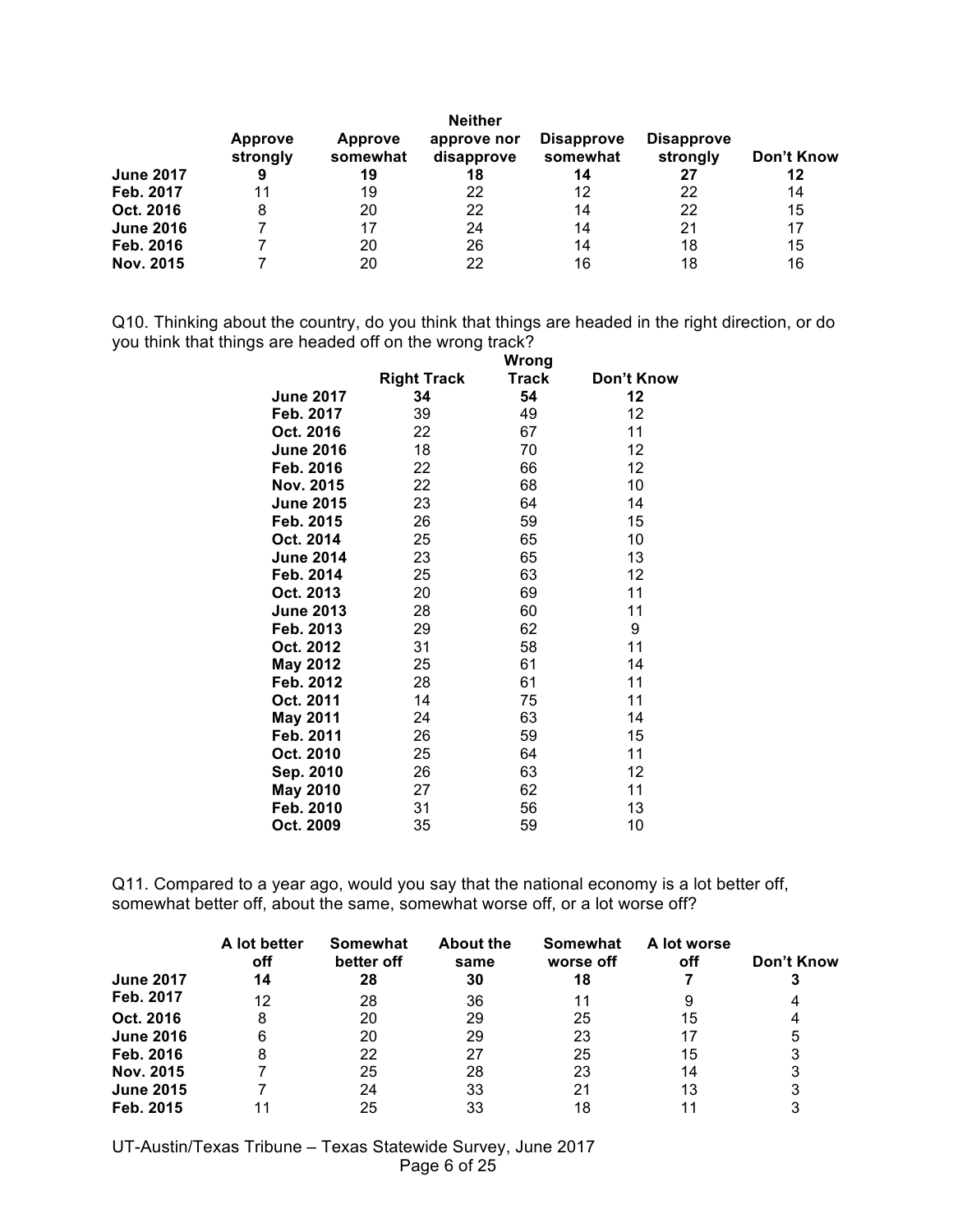| Oct. 2014        | 6 | 25 | 30 | 23 | 14 | 2 |
|------------------|---|----|----|----|----|---|
| <b>June 2014</b> |   | 24 | 26 | 25 | 16 | 2 |
| Feb. 2014        | 5 | 24 | 28 | 23 | 17 | 2 |
| Oct. 2013        | 5 | 20 | 25 | 25 | 24 |   |
| <b>June 2013</b> |   | 28 | 31 | 18 | 15 |   |
| Oct. 2012        |   | 25 | 25 | 19 | 23 |   |
| May 2012         | 4 | 24 | 29 | 20 | 19 |   |
| Feb. 2012        | 4 | 25 | 30 | 19 | 20 | 2 |
| Oct. 2011        | 2 | 12 | 25 | 28 | 31 | 2 |
| <b>May 2011</b>  | 2 | 20 | 26 | 24 | 25 | 3 |
| Feb. 2011        | 3 | 24 | 30 | 24 | 17 | 2 |
| Oct. 2010        | 3 | 19 | 20 | 23 | 33 | 3 |
| Sep. 2010        | 3 | 20 | 21 | 20 | 34 | 2 |
| <b>May 2010</b>  | 5 | 23 | 24 | 15 | 32 |   |
| Feb. 2010        | 3 | 25 | 19 | 23 | 29 |   |
| Oct. 2009        | 5 | 19 | 16 | 23 | 36 |   |

Q12. Thinking about the State of Texas, do you think that things are headed in the right direction, or do you think that things are headed off on the wrong track?

|                  |                    | Wrong |            |
|------------------|--------------------|-------|------------|
|                  | <b>Right Track</b> | Track | Don't Know |
| <b>June 2017</b> | 43                 | 40    | 17         |
| Feb. 2017        | 46                 | 36    | 18         |
| Oct. 2016        | 42                 | 40    | 17         |
| <b>June 2016</b> | 41                 | 38    | 22         |
| Feb. 2016        | 42                 | 37    | 21         |
| Nov. 2015        | 45                 | 36    | 19         |
| <b>June 2015</b> | 50                 | 32    | 18         |
| Feb. 2015        | 50                 | 30    | 20         |
| Oct. 2014        | 48                 | 35    | 18         |
| <b>June 2014</b> | 49                 | 33    | 17         |
| Feb. 2014        | 45                 | 35    | 20         |
| Oct. 2013        | 42                 | 39    | 19         |
| <b>June 2013</b> | 50                 | 32    | 18         |
| Feb. 2013        | 45                 | 39    | 16         |
| Oct. 2012        | 43                 | 34    | 23         |
| <b>May 2012</b>  | 38                 | 42    | 21         |
| Feb. 2012        | 43                 | 38    | 19         |
| Oct. 2011        | 39                 | 43    | 18         |
| <b>May 2011</b>  | 36                 | 48    | 16         |
| Feb. 2011        | 41                 | 41    | 18         |
| Oct. 2010        | 45                 | 37    | 18         |
| Sep. 2010        | 43                 | 38    | 18         |
| <b>May 2010</b>  | 45                 | 38    | 17         |
| Feb. 2010        | 43                 | 37    | 20         |
| Oct. 2009        | 38                 | 39    | 23         |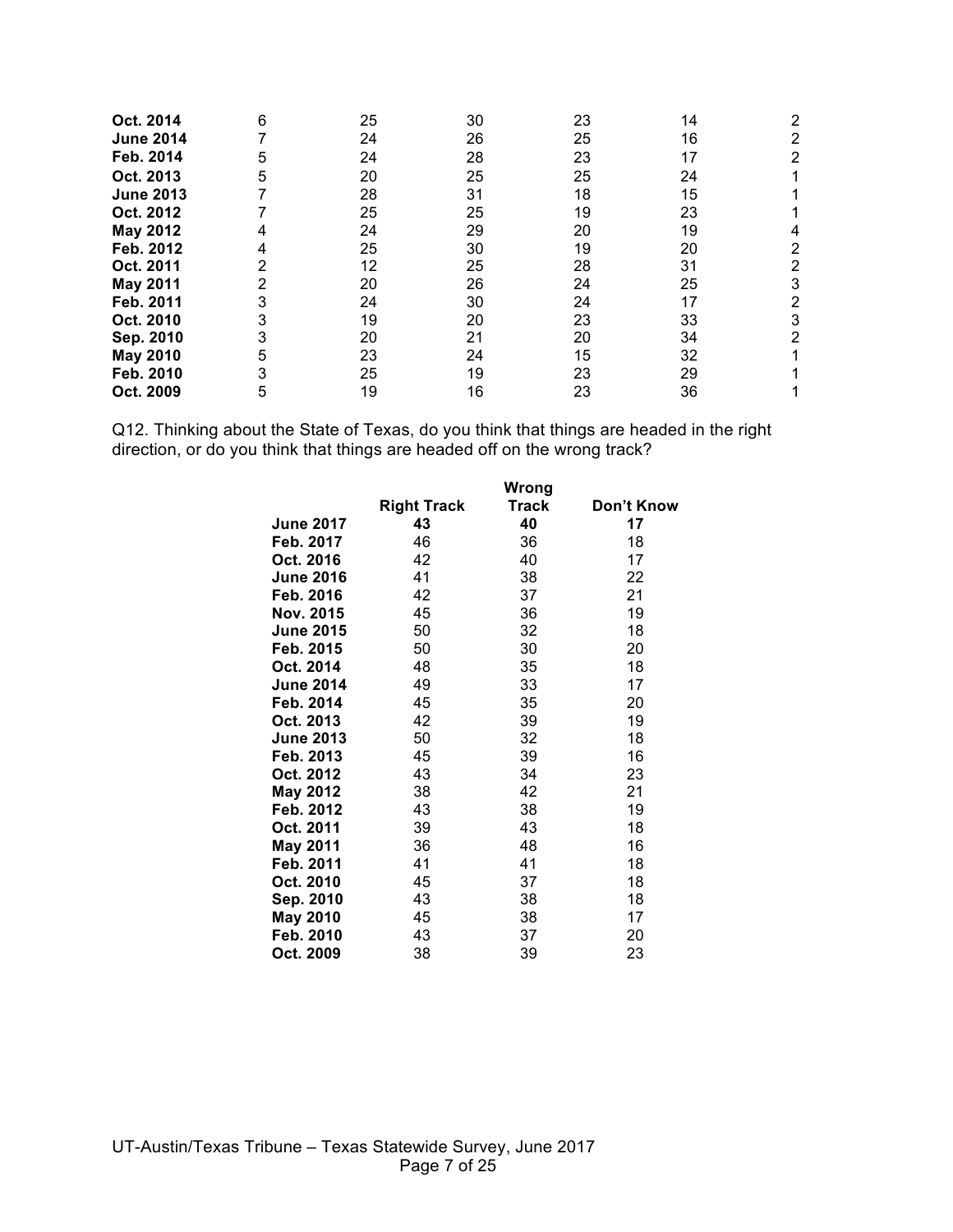Q13. Compared to a year ago, would you say that you and your family are economically a lot better off, somewhat better off, about the same, somewhat worse off, or a lot worse off?

|                  | A lot better<br>off | Somewhat<br>better off | <b>About the</b><br>same | Somewhat<br>worse off | A lot worse<br>off | Don't Know     |
|------------------|---------------------|------------------------|--------------------------|-----------------------|--------------------|----------------|
| <b>June 2017</b> | 5                   | 20                     | 52                       | 15                    | 5                  |                |
| Feb. 2017        | 6                   | 21                     | 50                       | 16                    |                    |                |
| Oct. 2016        | 5                   | 22                     | 44                       | 19                    | 8                  | 2              |
| <b>June 2016</b> | 5                   | 18                     | 44                       | 20                    | 9                  | 3              |
| Feb. 2016        | 5                   | 20                     | 45                       | 19                    | 9                  | 2              |
| Nov. 2015        | 5                   | 18                     | 45                       | 23                    |                    |                |
| <b>June 2015</b> | 5                   | 21                     | 48                       | 17                    |                    | 2              |
| Feb. 2015        | 6                   | 21                     | 44                       | 21                    |                    | $\overline{2}$ |
| Oct. 2014        | 5                   | 22                     | 42                       | 23                    |                    |                |
| <b>June 2014</b> | 6                   | 21                     | 42                       | 21                    | 8                  | 2              |
| Feb. 2014        | 5                   | 20                     | 43                       | 22                    | 9                  |                |
| Oct. 2013        | 5                   | 17                     | 41                       | 23                    | 12                 |                |
| <b>June 2013</b> | 6                   | 19                     | 44                       | 23                    |                    |                |
| Oct. 2012        | 6                   | 17                     | 43                       | 23                    | 11                 |                |
| May 2012         | 4                   | 15                     | 48                       | 19                    | 13                 | 2              |
| Feb. 2012        | 4                   | 16                     | 45                       | 23                    | 11                 |                |
| Oct. 2011        | 3                   | 13                     | 40                       | 28                    | 15                 |                |
| <b>May 2011</b>  | 2                   | 16                     | 40                       | 25                    | 16                 | 2              |
| Feb. 2011        | 3                   | 17                     | 45                       | 24                    | 11                 |                |
| Oct. 2010        | 3                   | 16                     | 38                       | 27                    | 14                 | 2              |
| Sep. 2010        | 3                   | 17                     | 39                       | 26                    | 14                 |                |
| May 2010         | 4                   | 16                     | 42                       | 25                    | 13                 |                |
| Feb. 2010        | 3                   | 14                     | 41                       | 29                    | 12                 | 2              |
| Oct. 2009        | 3                   | 14                     | 39                       | 27                    | 16                 |                |

Q14. Compared to a year ago, would you say that the Texas economy is a lot better off, somewhat better off, about the same, somewhat worse off, or a lot worse off?

|                  | A lot better<br>off | Somewhat<br>better off | <b>About the</b><br>same | Somewhat<br>worse off | A lot worse<br>off | Don't<br>Know/No<br>Opinion |
|------------------|---------------------|------------------------|--------------------------|-----------------------|--------------------|-----------------------------|
| <b>June 2017</b> |                     | 28                     | 39                       |                       |                    |                             |
| Feb. 2017        |                     | 22                     | 49                       |                       |                    |                             |
| Oct. 2016        |                     | 22                     | 45                       | 19                    |                    |                             |
| <b>June 2016</b> |                     | 22                     | 41                       | 19                    |                    |                             |
| Feb. 2016        |                     | 22                     |                          | 23                    |                    |                             |
| Nov. 2015        |                     | 25                     | 4 <sup>′</sup>           | 20                    |                    |                             |
| <b>June 2015</b> |                     | 28                     | 44                       | 14                    |                    |                             |
| Feb. 2015        |                     | 26                     | 47                       | 14                    |                    |                             |
| Oct. 2014        |                     | 32                     | 40                       |                       |                    |                             |
| Oct. 2012        |                     | 21                     | 5.                       | 16                    |                    |                             |

Q15. Of the three branches of federal government, which one do you trust the most?

- 1. The U.S. Congress, the legislative branch 6%
- 2. The President, the executive branch 26
- 3. The U.S. Supreme Court, the judicial branch 38
- 4. Don't know 30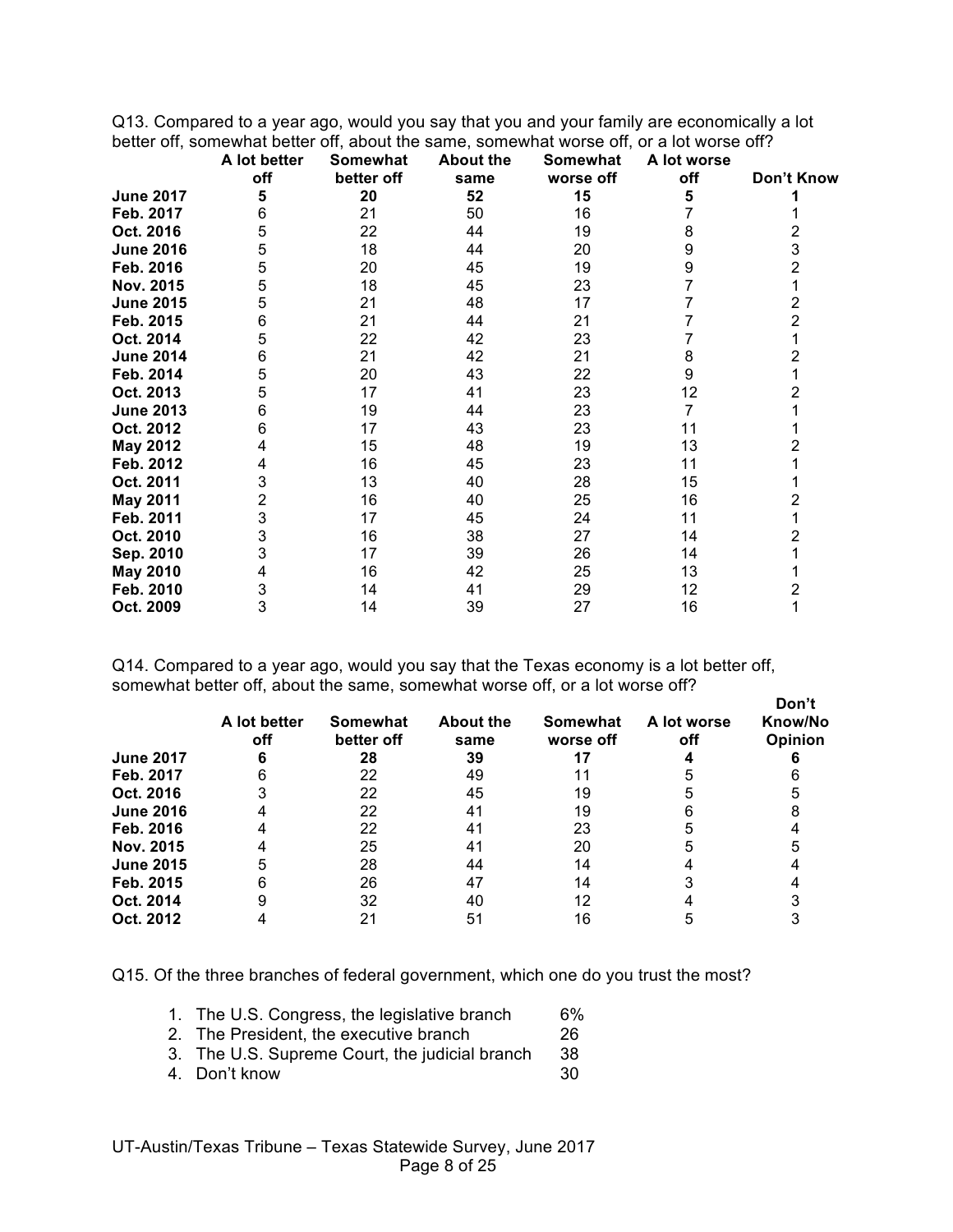Q16. Please tell us whether you have a very favorable, somewhat favorable, neither favorable nor unfavorable, somewhat unfavorable, or very unfavorable opinion of the FBI.

- 1. Very favorable 11%
- 2. Somewhat favorable 34
- 3. Neither favorable nor unfavorable 24
- 4. Somewhat unfavorable 17
- 
- 5. Very unfavorable <br>6. Don't know/no opinion 5 6. Don't know/no opinion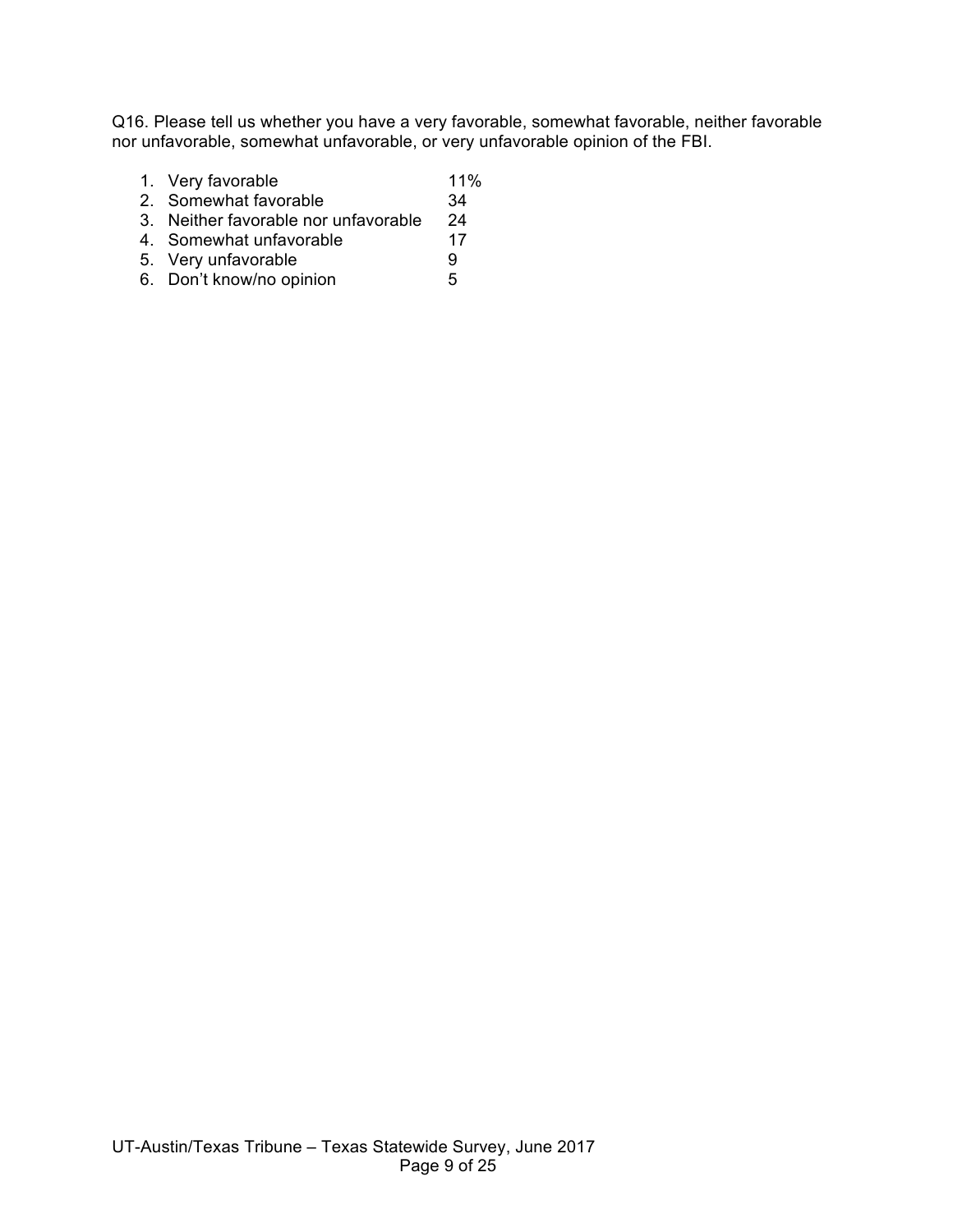# **Political Figures and Elections**

Q17A. Suppose the Tea Party movement organized itself as a political party. When thinking about the next election for Congress, would you vote for **[Randomize]** the Republican candidate from your district, the Democratic candidate from your district, or the Tea Party candidate from your district? **[Randomize 1-2]**

- 1. Republican candidate 21%
- 2. Democratic candidate 39
- 3. Tea Party candidate 16
- 4. Don't know 25

Q17B. Do you think the Tea Party movement has too much influence, too little influence, or the right amount of influence in the Republican Party?

- 1. Too much influence 30% 2. Too little influence 26
- 3. The right amount of influence 16
- 4. Don't know 27

#### **[RANDOMIZE Q18-19]**

Q18. Please tell us whether you have a very favorable, somewhat favorable, neither favorable nor unfavorable, somewhat unfavorable, or very unfavorable opinion of Ted Cruz.

- 1. Very favorable 20%
- 2. Somewhat favorable 17
- 3. Neither favorable nor unfavorable 12
- 4. Somewhat unfavorable 9
- 5. Very unfavorable 36
- 6. Don't know/no opinion 6

Q19. Please tell us whether you have a very favorable, somewhat favorable, neither favorable nor unfavorable, somewhat unfavorable, or very unfavorable opinion of Beto O'Rourke.

- 1. Very favorable 9%
- 2. Somewhat favorable 9
- 3. Neither favorable nor unfavorable 15
- 4. Somewhat unfavorable  $\overline{5}$
- 5. Very unfavorable 8
- 6. Don't know/no opinion 55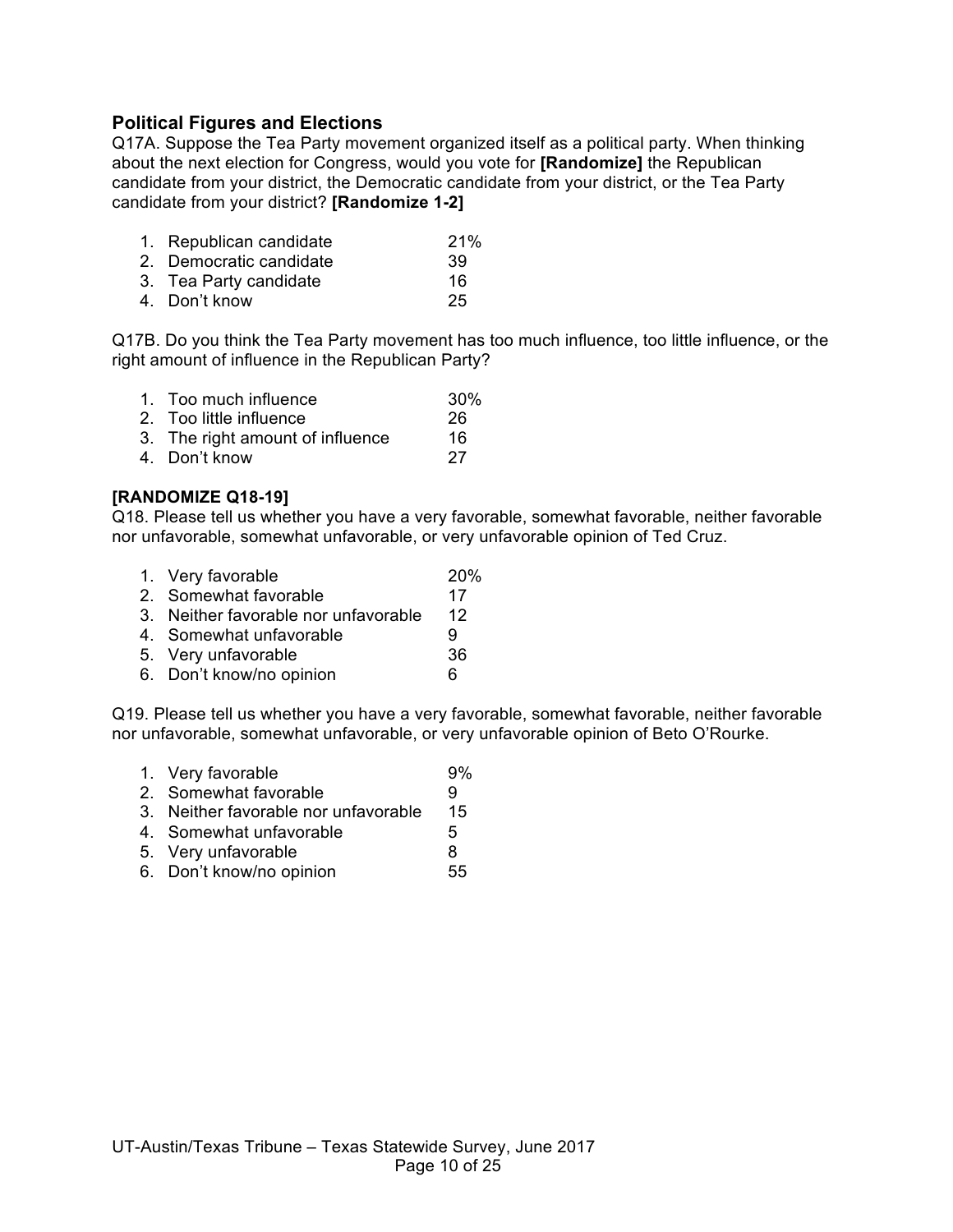Q20. Do you think Donald Trump…**[GRID WITH RESPONSE OPTIONS "Yes", "No", "Don't know"] [RANDOMIZE A-C]**

|                | A. has the temperament to serve effectively as president? |                  |           |           |  |
|----------------|-----------------------------------------------------------|------------------|-----------|-----------|--|
|                |                                                           | <b>June 2017</b> | Feb. 2017 | Oct. 2016 |  |
|                | 1. Yes                                                    | 38%              | 39%       | 32%       |  |
| $2_{-}$        | No.                                                       | 53               | 48        | 59        |  |
|                | 3. Don't know                                             | 9                | 13        | 9         |  |
|                | B. is honest and trustworthy?                             |                  |           |           |  |
|                |                                                           | <b>June 2017</b> | Feb. 2017 | Oct. 2016 |  |
|                | 1. Yes                                                    | 35%              | 38%       | 32%       |  |
| 2 <sub>1</sub> | No.                                                       | 55               | 50        | 60        |  |
|                | 3. Don't know                                             | 9                | 12        | 8         |  |
|                | C. is competent?                                          |                  |           |           |  |
|                |                                                           | <b>June 2017</b> |           |           |  |
|                | 1. Yes                                                    | 46%              |           |           |  |
| $2_{-}$        | No.                                                       | 47               |           |           |  |
|                | 3. Don't know                                             | 7                |           |           |  |

Q21. Do you believe that the outcome of the 2016 presidential election was influenced by Russia?

| 1. Yes                      | 39% |
|-----------------------------|-----|
| 2. No.                      | 47  |
| 3. Don't know enough to say | -14 |

Q21A. **[ASK IF Q21 = Yes]** Do you think Russia's influence… **[RANDOMIZE 1-2]**

| 1. Helped Donald Trump    | 95% |
|---------------------------|-----|
| 2. Helped Hillary Clinton | 2   |
| 3. Don't know             | 2   |

Q22. Do you think there was coordination between the Trump campaign and Russia in the 2016 Election?

| 1. Yes | 39% |
|--------|-----|
|        |     |

- 2. No 45
- 3. Don't know enough to say 16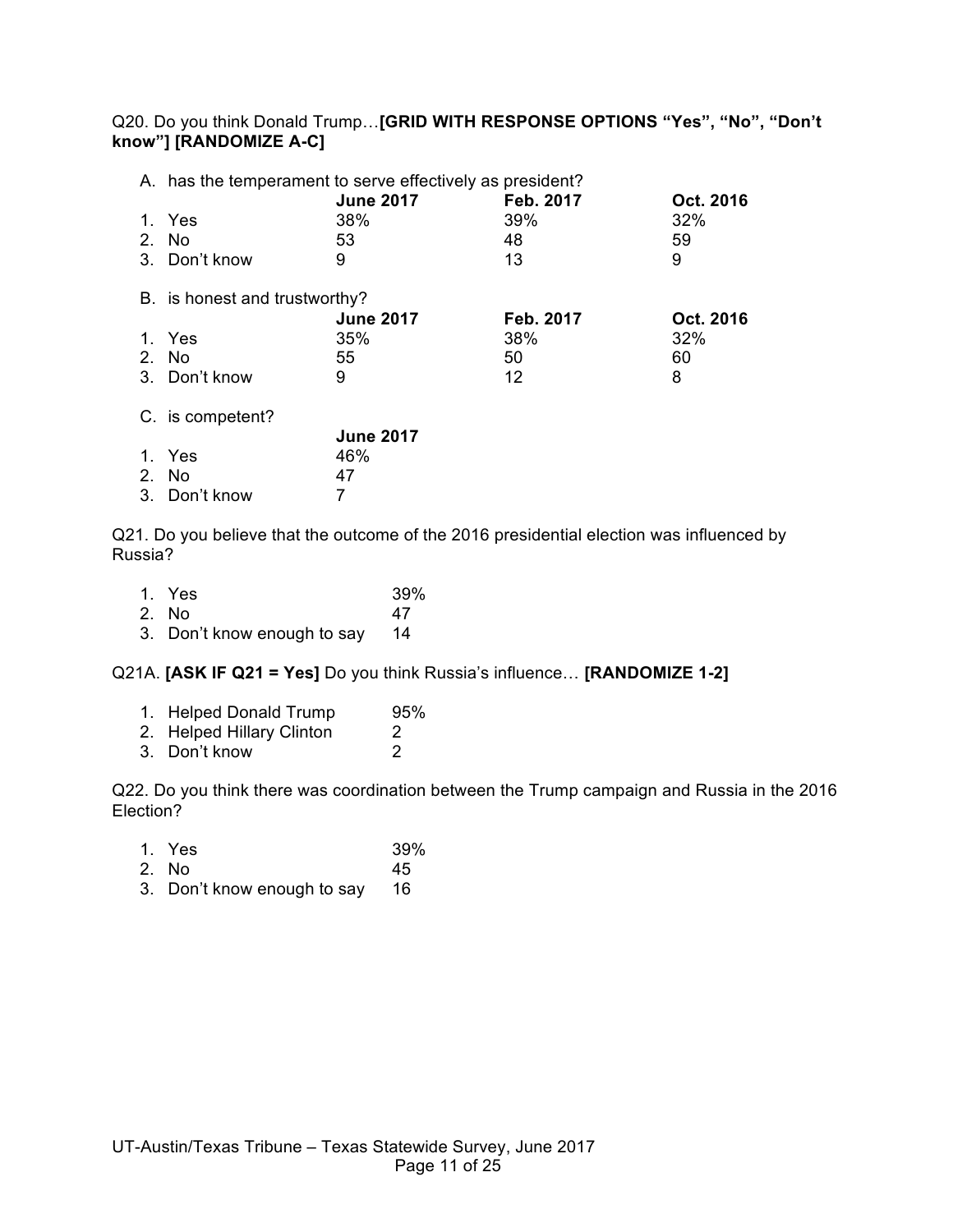#### **Policy Questions**

Q23. Please tell us whether you have a very favorable, somewhat favorable, neither favorable nor unfavorable, somewhat unfavorable, or very unfavorable opinion of the Affordable Care Act, also known as "Obamacare".

| 14%<br>1. Very favorable |
|--------------------------|
|--------------------------|

- 2. Somewhat favorable 25
- 3. Neither favorable nor unfavorable 9
- 4. Somewhat unfavorable and the 8
- 5. Very unfavorable 41
- 6. Don't know/no opinion 4

Q24A. And how much have you heard about the health care legislation that was passed earlier this year by the U.S. House of Representatives?

| 1. $A$ lot        | 31% |
|-------------------|-----|
| 2. Some           | 44  |
| 3. Not very much  | 20  |
| 4. Nothing at all | 5   |

Q24B. **[ASK IF Q24A <=3]** Based on what you have heard, do you have a very favorable, somewhat favorable, neither favorable nor unfavorable, somewhat unfavorable, or very unfavorable opinion of that healthcare legislation?

- 1. Very favorable 3% 2. Somewhat favorable 17 3. Neither favorable nor unfavorable 22 4. Somewhat unfavorable 15 5. Very unfavorable 36
- 6. Don't know/No Opinion 7

Q25. What is your opinion on gay marriage?

| 1. Gays and lesbians should have the right to marry     | 55% |
|---------------------------------------------------------|-----|
| 2. Gays and lesbians should not have the right to marry | -32 |

3. Don't know 13

Q26. Would you say the United States Constitution has held up well as the basis for our government and laws and is in little need of change, or would you say that we should hold a convention of the states to consider amendments to the U.S. Constitution?

|                                    | <b>June 2017</b> | February 2017 <sup>t</sup> |
|------------------------------------|------------------|----------------------------|
| 1. Held up well                    | 54%              | 53%                        |
| 1. Hold a convention of the states | 28               | 27                         |
| 2. Don't know/No opinion           | 18               | 20                         |

 <sup>†</sup> *(n = 621, MOE is +/- 3.93%; MOE adjusted for weighting is +/- 5.39%)*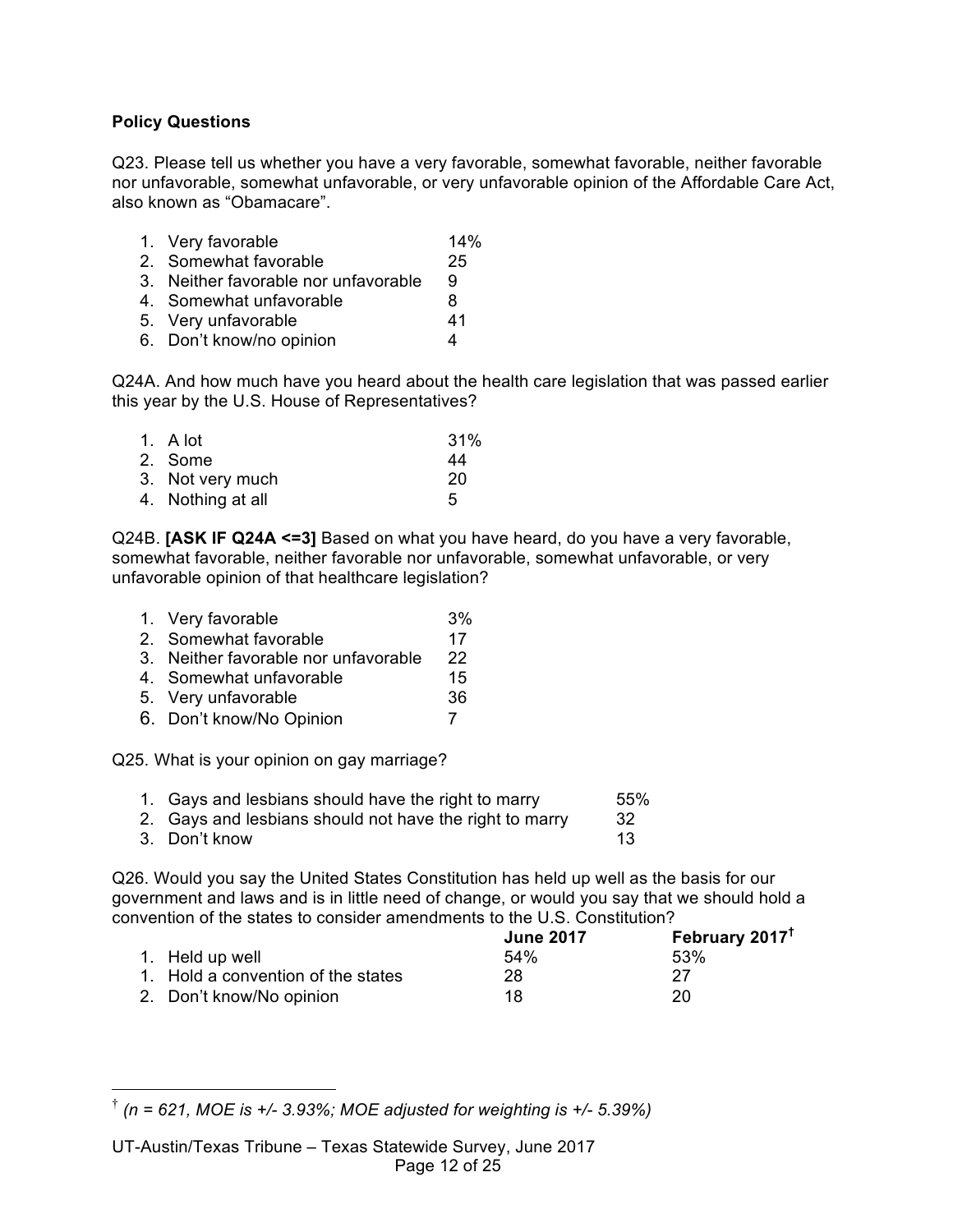*Now, let's turn to the State of Texas.*

Q27. How do you feel about the following statement: Generally speaking, the way state government runs in Texas serves as a good model for other states to follow?

| 1. Strongly agree    | 25% |
|----------------------|-----|
| 2. Somewhat agree    | 29  |
| 3. Somewhat disagree | 16  |
| 4. Strongly disagree | 19  |
| 5. Don't know        | 11  |

Q28. How closely have you been following the Texas Legislature this session?

| 1. Extremely closely  | 11% |
|-----------------------|-----|
| 2. Somewhat closely   | 44  |
| 3. Not very closely   | -32 |
| 4. Not at all closely | 12  |

Q29. Do you think that Texas spends too much, too little, or about the right amount on primary and secondary education?

| 1. Too much               | 10% |
|---------------------------|-----|
| 2. Too little             | 47  |
| 3. About the right amount | -27 |
| 4. Don't know/no opinion  | 15  |

Q30. What about the state's universities and colleges? Do you think that Texas spends too much, too little, or about the right amount on higher education?

| 1. Too much               | 17% |
|---------------------------|-----|
| 2. Too little             | -36 |
| 3. About the right amount | 27  |
| 4. Don't know/no opinion  | 20  |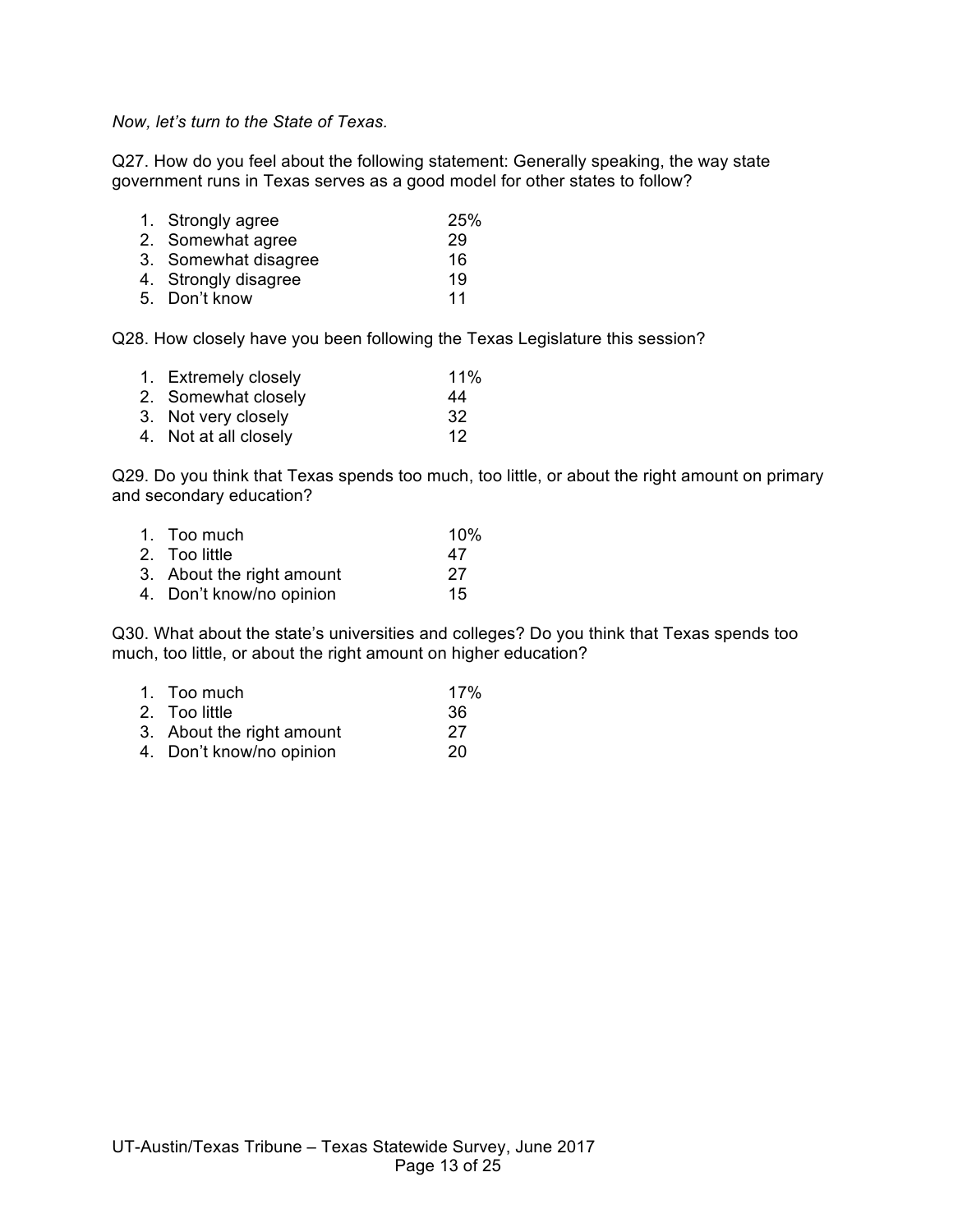Below are some proposals that the Texas Legislature debated this year. Please tell us whether you would support or oppose each of the following proposals: **[GRID WITH RESPONSE OPTIONS: "Strongly support", "Somewhat support", "Somewhat oppose", "Strongly oppose", "Don't know"]**

|                                             | <b>Strongly</b><br>support | <b>Somewhat</b><br>support | <b>Somewhat</b><br>oppose | <b>Strongly</b><br>oppose | Don't Know |
|---------------------------------------------|----------------------------|----------------------------|---------------------------|---------------------------|------------|
| 31A.A. Limiting the                         |                            |                            |                           |                           |            |
| extent to which local                       |                            |                            |                           |                           |            |
| governments can raise                       | 48                         | 29                         | $\overline{7}$            | 7                         | 8          |
| property taxes.                             |                            |                            |                           |                           |            |
| 31A.B. Requiring local                      |                            |                            |                           |                           |            |
| law enforcement                             |                            |                            |                           |                           |            |
| officials to cooperate                      | 42                         | 16                         | 12                        | 21                        | 19         |
| with federal                                |                            |                            |                           |                           |            |
| immigration authorities                     |                            |                            |                           |                           |            |
| 31A.C. Setting                              |                            |                            |                           |                           |            |
| statewide rules for ride                    |                            |                            |                           |                           |            |
| hailing services like                       | 28                         | 32                         | 11                        | 10                        | 19         |
| Uber and Lyft                               |                            |                            |                           |                           |            |
| 31A.D. Reducing state                       |                            |                            |                           |                           |            |
| funding for higher                          | 15                         | 18                         | 20                        | 34                        | 13         |
| education                                   |                            |                            |                           |                           |            |
| 31B.A. Redirecting                          |                            |                            |                           |                           |            |
| state tax revenue to                        |                            |                            |                           |                           |            |
| help parents pay for                        |                            |                            |                           |                           |            |
| some of the cost of                         | 16                         | 26                         | 15                        | 33                        | 10         |
| sending their children                      |                            |                            |                           |                           |            |
| to private or parochial                     |                            |                            |                           |                           |            |
| schools                                     |                            |                            |                           |                           |            |
| 31B.B. Taking the                           |                            |                            |                           |                           |            |
| authority to set tuition                    |                            |                            |                           |                           |            |
| rates away from public                      | 12                         | 22                         | 21                        | 23                        | 22         |
| colleges and                                |                            |                            |                           |                           |            |
| universities and giving                     |                            |                            |                           |                           |            |
| it to the Legislature                       |                            |                            |                           |                           |            |
| 31B.C. Requiring the                        |                            |                            |                           |                           |            |
| burial or cremation of                      |                            |                            |                           |                           |            |
| any fetal remains from                      | 25                         | 19                         | 10                        | 29                        | 17         |
| an abortion,                                |                            |                            |                           |                           |            |
| miscarriage, or                             |                            |                            |                           |                           |            |
| stillbirth                                  |                            |                            |                           |                           |            |
| 31B.D. Making it illegal                    |                            | 19                         | 5                         |                           |            |
| to text while driving in<br>Texas           | 67                         |                            |                           | 5                         | 4          |
|                                             |                            |                            |                           |                           |            |
| 31C.A. Increasing<br>state spending on pre- | 33                         | 28                         | 16                        | 12                        | 11         |
| kindergarten programs                       |                            |                            |                           |                           |            |
| 31C.B. Reducing                             |                            |                            |                           |                           |            |
| business margins                            | 21                         | 24                         | 13                        | 13                        | 28         |
| taxes                                       |                            |                            |                           |                           |            |
| 31C.C. Ensuring that                        |                            |                            |                           |                           |            |
| police officers have the                    |                            |                            |                           |                           |            |
| right to question a                         | 39                         | 14                         | 11                        | 31                        | 5          |
| person's immigration                        |                            |                            |                           |                           |            |
| status during a legal                       |                            |                            |                           |                           |            |

UT-Austin/Texas Tribune – Texas Statewide Survey, June 2017 Page 14 of 25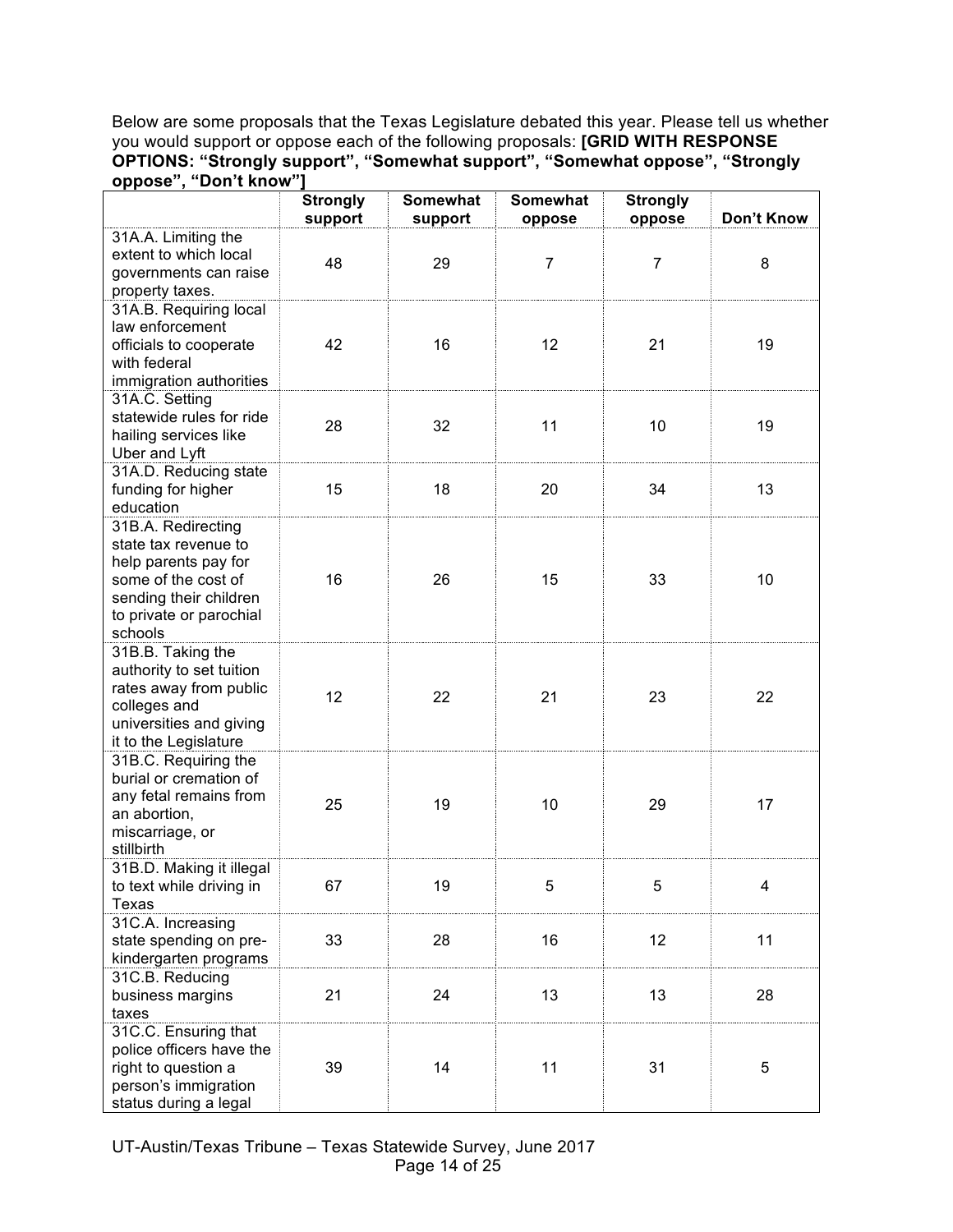| detainment, like during |  |  |  |
|-------------------------|--|--|--|
| a routine traffic stop  |  |  |  |

Q32. As you probably know, state leaders and the Texas Legislature prioritized restricting access to public restrooms for transgender people. How important do you think it is that the Texas Legislature address this issue? [**SPLIT SAMPLE ORDER 1-4, 4-1]**

|                          | <b>June 2017</b> | February 2017 |
|--------------------------|------------------|---------------|
| 1. Very important        | 26%              | 24%           |
| 2. Somewhat important    | 18               | 15            |
| 3. Not very important    | 14               | 13            |
| 4. Not at all important  | 33               | 38            |
| 5. Don't know/No opinion | 9                | 11            |

Q33. In Texas, voters can choose to vote for all of the candidates of a party at once instead of having to vote for each candidate individually. Do you think being able to vote for all the candidates of a single party at once is a good idea, or is it a bad idea?

| 1. Good idea             | 44% |
|--------------------------|-----|
| 2. Bad idea              | -34 |
| 3. Don't know/No opinion | 22  |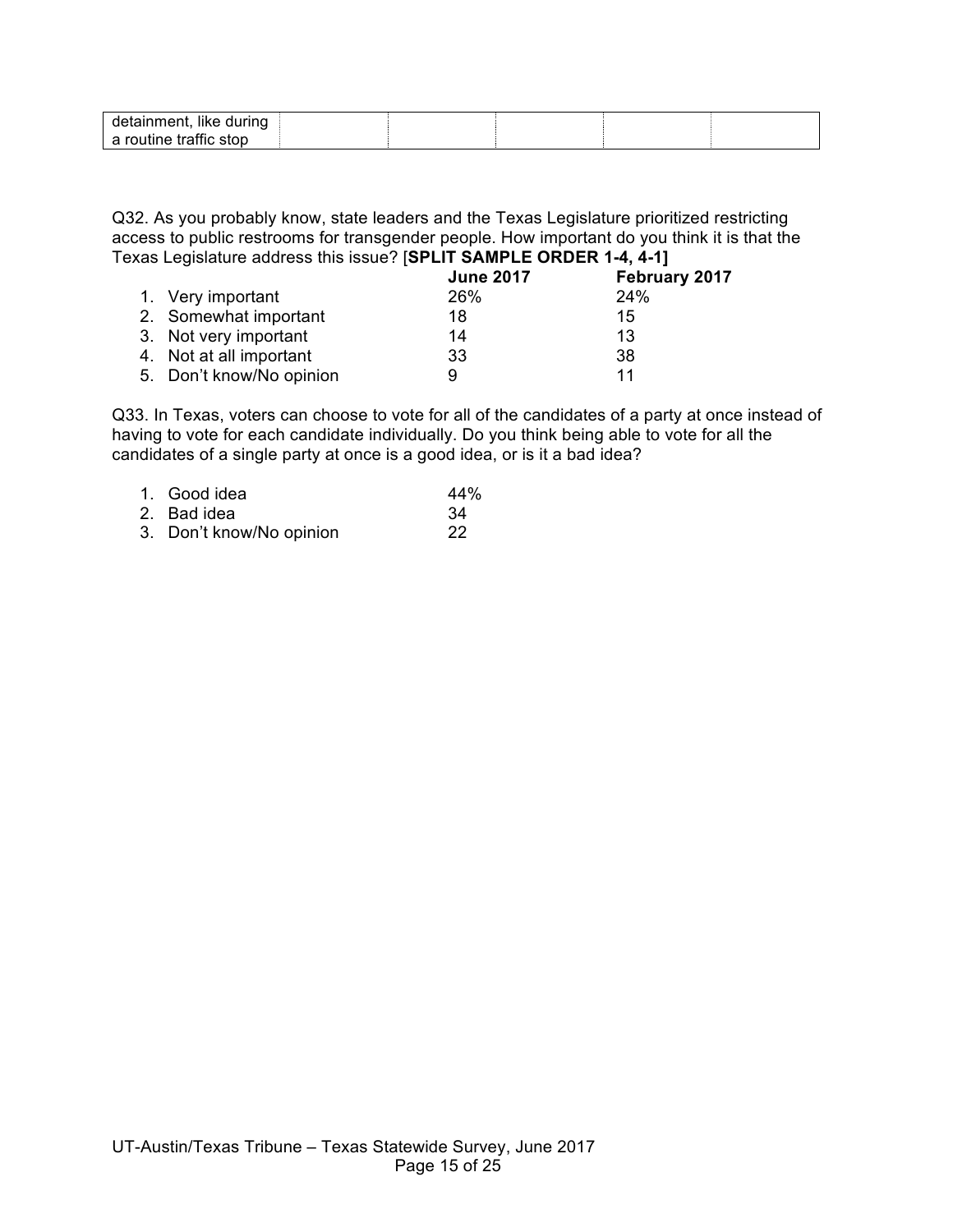Q34A. If a registered voter legally votes in an election, but fails to follow the proper procedure for identifying himself at the polling place, state law...**[RANDOMIZE 1-2]**

| 1. Should penalize that voter     | 40% |
|-----------------------------------|-----|
| 2. Should not penalize that voter | 38  |

3. Don't know 22

Q34B. **[IF Q34A == 1]** What kind of penalty?

| 1. A fine, like a traffic ticket        | 62% |
|-----------------------------------------|-----|
| 2. A jail term of no more than 2 years  | 11  |
| 3. A jail term of no more than 10 years |     |
| 4. Don't know/No opinion                | 20  |

Q35. Do you agree or disagree with the following statement: *a sincerely held religious belief is a legitimate reason to exempt someone from laws designed to prevent discrimination.*

| 1. Agree                 | 30% |
|--------------------------|-----|
| 2. Disagree              | .51 |
| 3. Don't know/no opinion | 19  |

Q36. Please tell us whether you have a very favorable, somewhat favorable, neither favorable nor unfavorable, somewhat unfavorable, or very unfavorable opinion of Russia.

| 1. Very favorable                    | $4\%$ |
|--------------------------------------|-------|
| 2. Somewhat favorable                |       |
| 3. Neither favorable nor unfavorable | 27    |
| 4. Somewhat unfavorable              | 22    |
| 5. Very unfavorable                  | 34    |
| 6. Don't know/no opinion             | 6     |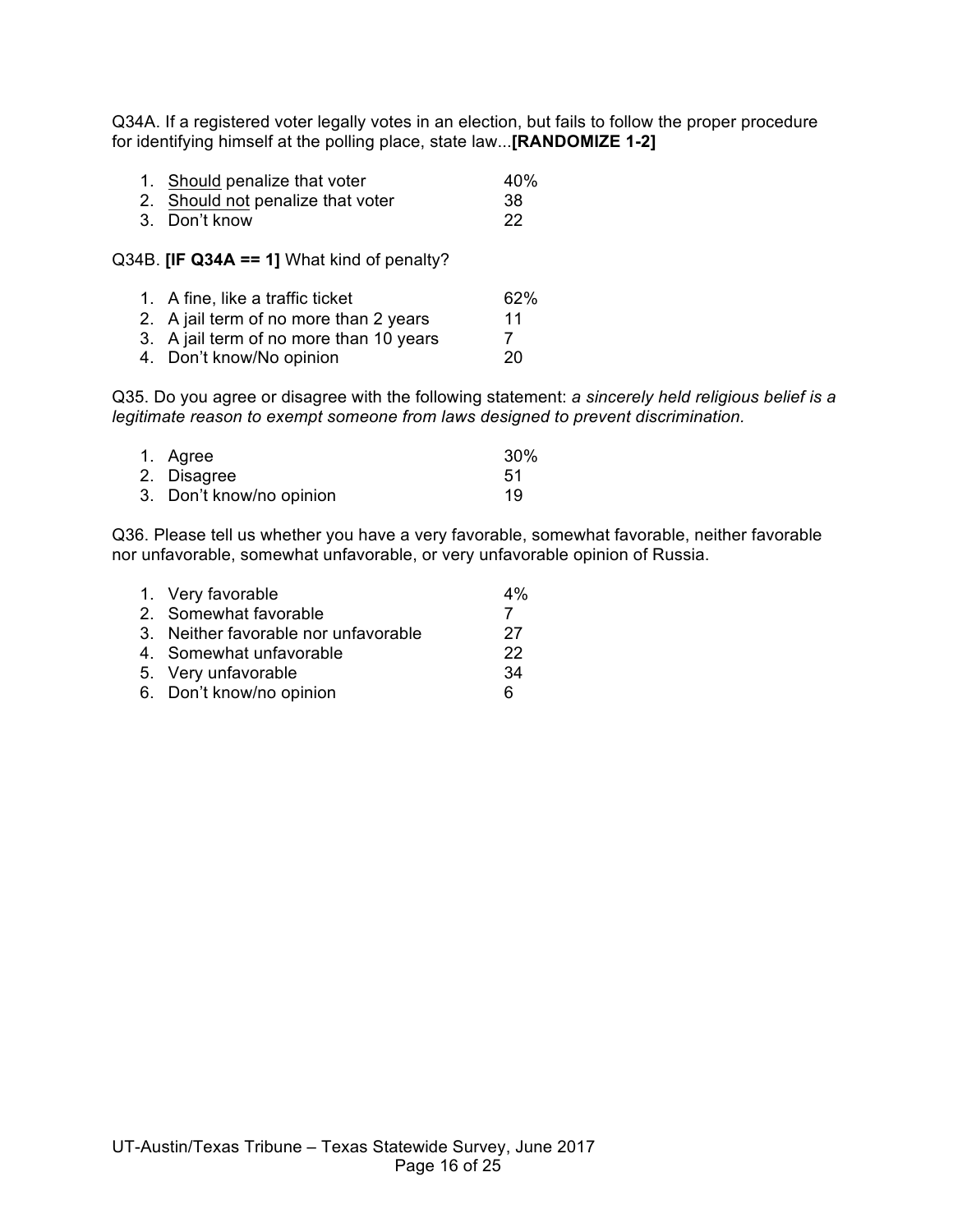#### **Political Knowledge**

#### **[Randomize INFO1-INFO4]**

INFO1. Which political party holds the majority in the U.S. House of Representatives? **[RANDOMIZE 1-2]**

| 1. Republican Party | 87%           |
|---------------------|---------------|
| 2. Democratic Party | 4             |
| 3. Neither          | $\mathcal{P}$ |
| 4. Don't know       |               |
|                     |               |

INFO2. What majority of both houses of the U.S. Congress is needed to override a presidential veto?

| 1. More than one-half      | 6% |
|----------------------------|----|
| 2. More than two-thirds    | 74 |
| 3. More than three-fourths | 8  |
| 4. Don't know              | 11 |

INFO3. Who is primarily responsible for the taxes that homeowners pay on their property? **[RANDOMIZE 1-2]**

- 1. Local governments 60%<br>2. Texas state government 27
- 2. Texas state government
- 3. The Federal government 4
- 4. Don't know 10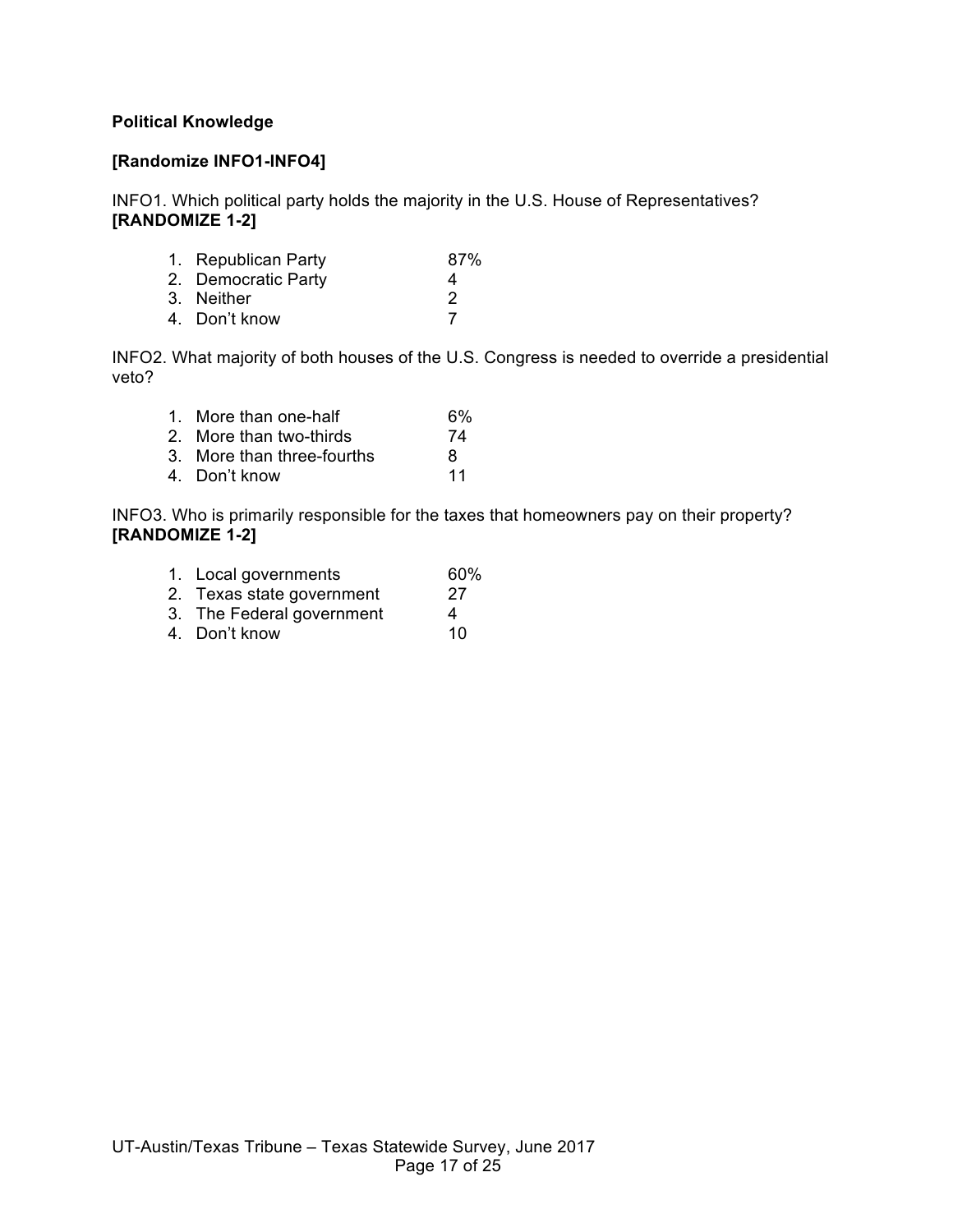#### **Political Orientation**

We're almost done. Now we just have a few basic questions for statistical purposes.

LIBCON. On a scale from 1 to 7, where 1 is extremely liberal, 7 is extremely conservative, and 4 is exactly in the middle, where would you place yourself? **[Wording on scale: (1) "Extremely liberal," (4) "In the middle," (7) "Extremely conservative"]**

| 1. Extremely liberal      | 10% |
|---------------------------|-----|
| 2. Somewhat liberal       | 12  |
| 3. Lean liberal           | 9   |
| 4. In the middle          | 21  |
| 5. Lean conservative      | 10  |
| 6. Somewhat conservative  | 21  |
| 7. Extremely conservative | 17  |

PID3. Generally speaking, would you say that you usually think of yourself as a…

| 1. Democrat    | 45% |
|----------------|-----|
| 2. Independent |     |
| 3. Republican  | 46  |

#### PID7. (Uses the four PID3 follow-up questions)

| 1. Strong Democrat            | <b>22%</b> |
|-------------------------------|------------|
| 2. Not very strong Democrat   | 11         |
| 3. Lean Democrat              | 12         |
| 4. Independent                | 9          |
| 5. Lean Republican            | 14         |
| 6. Not very strong Republican | 13         |
| 7. Strong Republican          | 20         |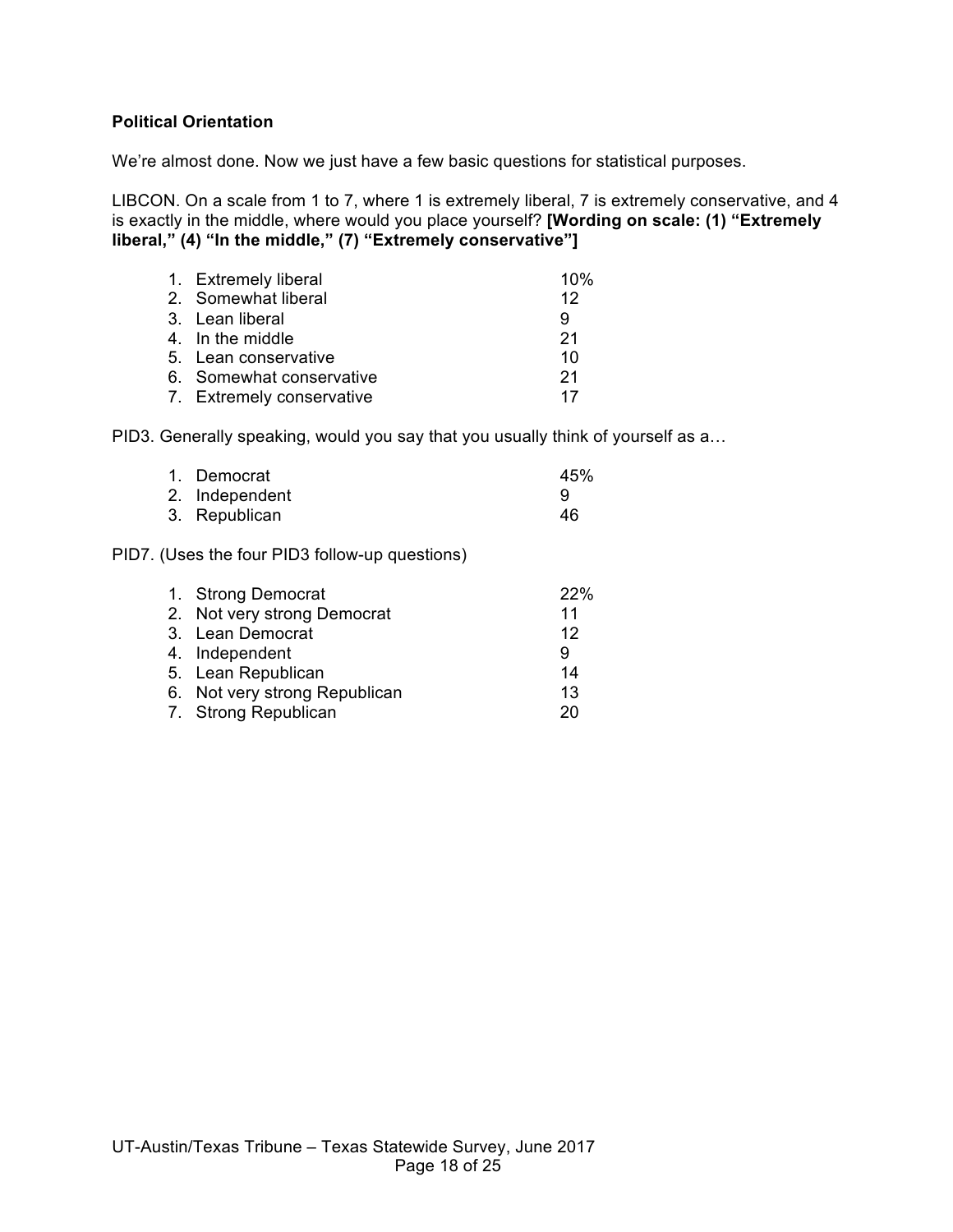### **Demographics**

AGE. Please indicate your age group.

| 1. 18-29     | 15% |
|--------------|-----|
| 2. 30-44     | 26  |
| $3.45-64$    | -37 |
| 4. 65 and up | 23  |

LOCATE. Would you say that you live in an urban, suburban, or rural community?

| 1. Urban    | 31% |
|-------------|-----|
| 2. Suburban | -51 |
| 3. Rural    | 19  |

METRO. Do you live in the Houston, Dallas-Fort Worth, San Antonio, or Austin metropolitan areas?

| 1. Yes, I live in the Houston area.       | <b>22%</b> |
|-------------------------------------------|------------|
| 2. Yes, I live the Dallas-Fort Worth area | 28         |
| 3. Yes, I live in the San Antonio area    | 10         |
| 4. Yes, I live in the Austin area         | 11         |
| 5. No, I live in another part of Texas.   | 29         |
|                                           |            |

CHILD. How many children are currently living with you?

| 1. One          | 16% |
|-----------------|-----|
| 2. Two          | 13  |
| 3. Three        | 6   |
| 4. Four or more | 2   |
| 5. None         | 62  |
|                 |     |

SCHOOL. Do you have any children currently enrolled in school in Texas? (check all that apply)

- 1. Yes, I have a child/children under 18 enrolled in public school in Texas. 21%
- 2. Yes, I have a child/children under 18 enrolled in private school in Texas. 3
- 3. Yes, I have a child/children under 18 who are being home schooled in Texas. 1
- 4. No, I do not have any children under 18 in school in Texas. 75

SCHQ. **[ASK IF SCHOOL1=YES OR SCHOOL2=YES]** Would you say that the quality of your child's school is:

| 1. Excellent     | $34\%$ |
|------------------|--------|
| 2. Good          | 52     |
| 3. Not very good | 10     |
| 4. Terrible      | 4      |
| 5. Don't know    | n      |
|                  |        |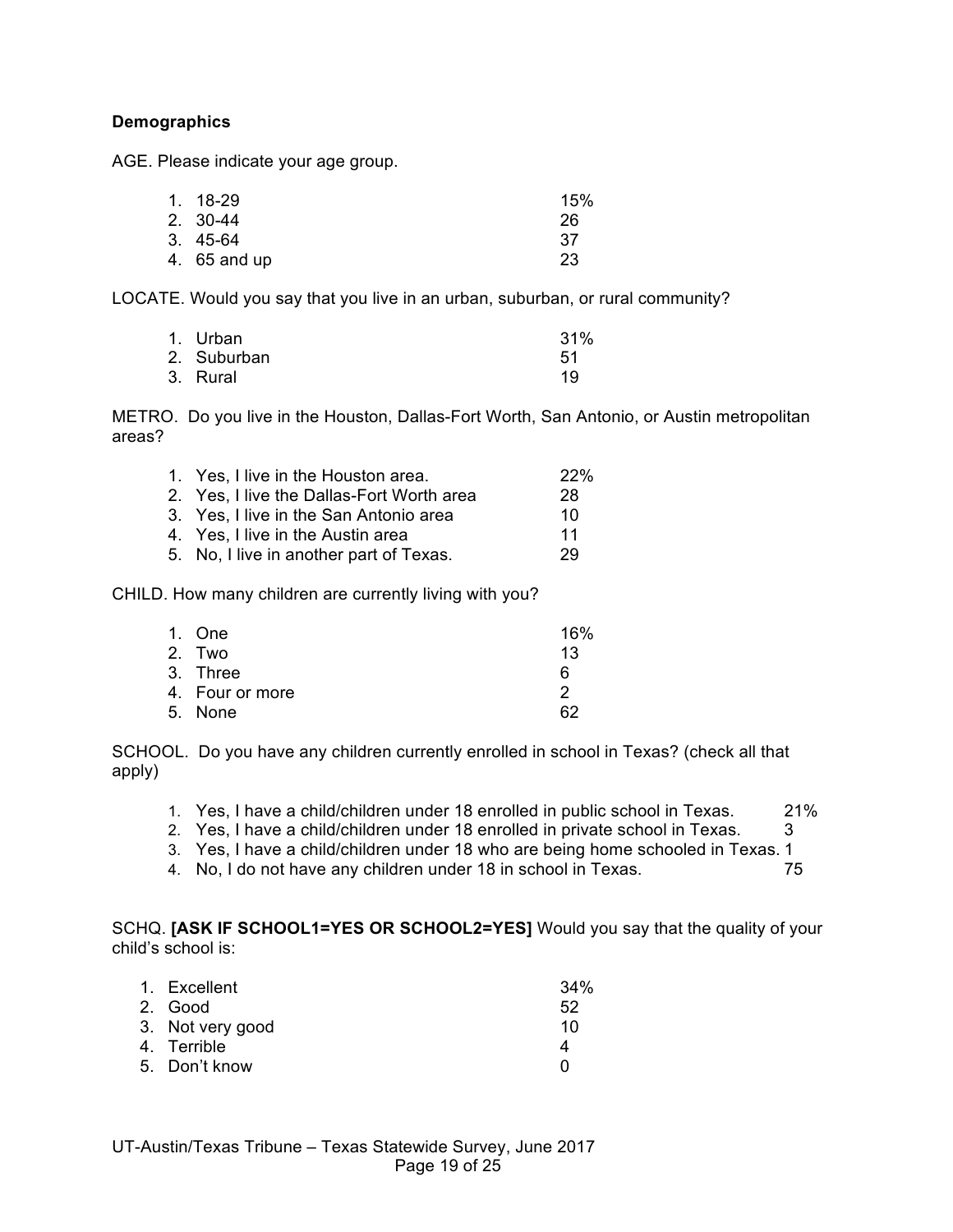INCOME. In which category would you place your household income last year?

| 1. | Less than \$10,000         | 4% |
|----|----------------------------|----|
| 2. | \$10,000 to \$19,999       | 6  |
| 3. | \$20,000 to \$29,999       | 10 |
| 4. | \$30,000 to \$39,999       | 10 |
| 5. | \$40,000 to \$49,999       | 10 |
| 6. | \$50,000 to \$59,999       | 8  |
| 7. | \$60,000 to \$69,999       | 7  |
| 8. | \$70,000 to \$79,999       | 7  |
| 9. | \$80,000 to \$99,999       | 6  |
|    | 10. \$100,000 to \$119,999 | 5  |
|    | 11. \$120,000 to \$149,999 | 4  |
|    | 12. More than \$150,000    | 8  |
|    | 13. Prefer not to say      | 15 |
|    |                            |    |

AB. Generally speaking, do you consider yourself to be pro-life, pro-choice, or neither?

| 44% |
|-----|
| 43  |
| 9   |
| Δ   |
|     |

EDU. What is the highest level of education that you received?

| 1. Less than high school    | 3% |
|-----------------------------|----|
| 2. High school degree       | 26 |
| 3. Some college             | 24 |
| 4. Two-year college degree  | 9  |
| 5. Four-year college degree | 25 |
| 6. Post-graduate degree     | 12 |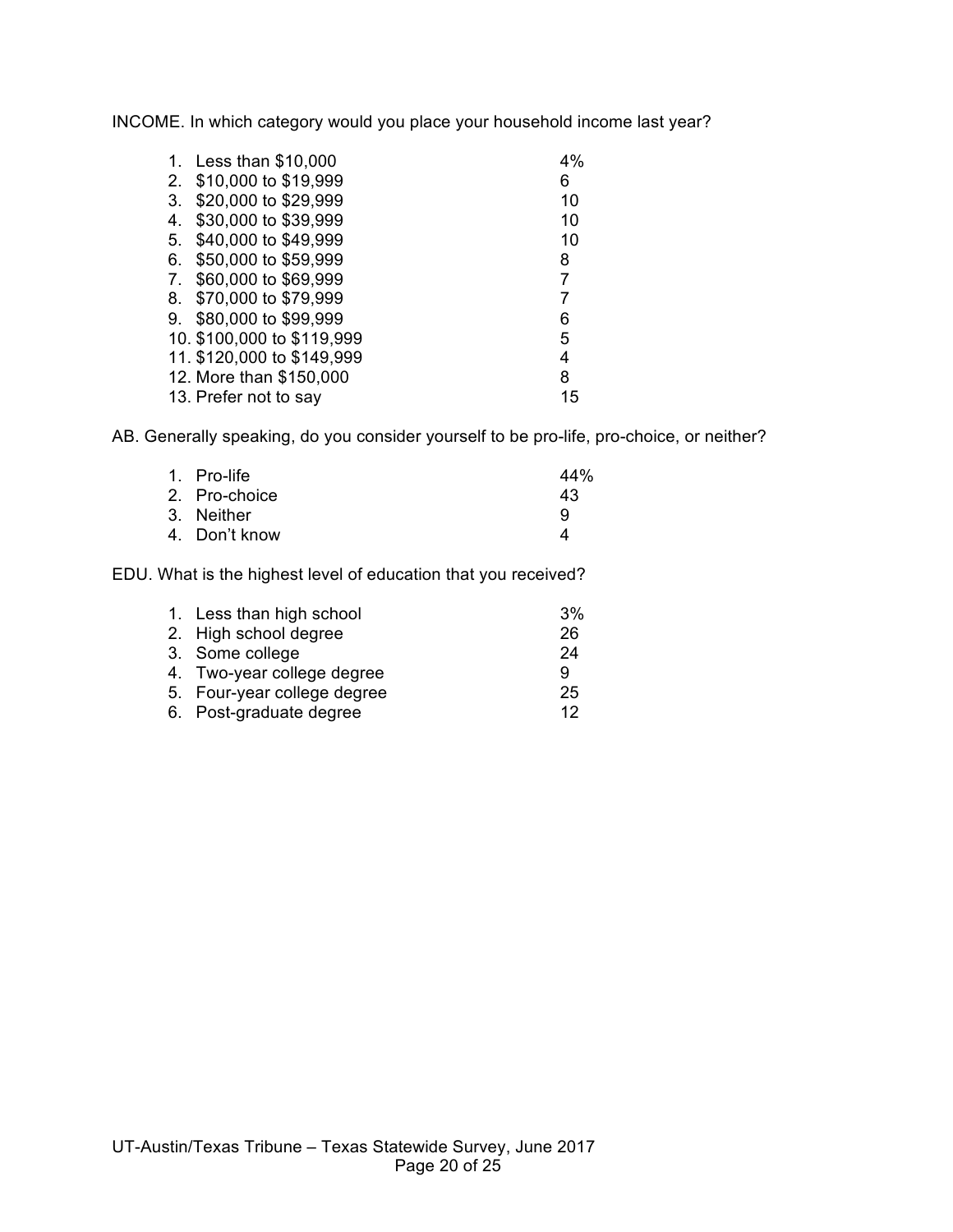RELIG1. What is your primary religious affiliation, if any? **[No open response on "other"]**

| 1.<br>Agnostic                             | 5%                      |
|--------------------------------------------|-------------------------|
| 2. Assembly of God*                        | 1                       |
| 3. Atheist                                 | 6                       |
| 4. Baptist*                                | 14                      |
| 5. Born again                              | $\mathbf 2$             |
| 6. Buddhist                                | 0                       |
| 7. Catholic*                               | 19                      |
| 8. Christian Scientist*                    | 0                       |
| 9. Church of Christ*                       | 3                       |
| 10. Church of God*                         | $\mathbf 0$             |
| 11. Disciples of Christ*                   | $\pmb{0}$               |
| 12. Episcopal/Anglican*                    | $\mathbf 2$             |
| 13. Evangelical                            | $\overline{2}$          |
| 14. Hindu                                  | $\overline{0}$          |
| 15. Jehovah's Witnesses                    | 0                       |
| 16. Jewish                                 | $\overline{\mathbf{c}}$ |
| 17. Lutheran*                              | $\overline{\mathbf{4}}$ |
| 18. Methodist*                             | 5                       |
| 19. Mormon*                                | $\mathbf{1}$            |
| 20. Muslim/Islam                           | 0                       |
| 21. Nondenominational Christian*           | $\overline{7}$          |
| 22. Orthodox/Eastern Orthodox*             | 0                       |
| 23. Pentecostal/charismatic/spirit-filled* | 1                       |
| 24. Presbyterian*                          | 1                       |
| 25. Protestant (non-specific)*             | 3                       |
| 26. Reformed*                              | $\pmb{0}$               |
| 27. Unitarian/Universalist*                | 0                       |
| 28. United Church of Christ*               | 0                       |
| 29. Religious but not spiritual            | 0                       |
| 30. Spiritual but not religious            | $\overline{7}$          |
| 31. No religious affiliation/none          | 10                      |
| 32. Other*                                 | 3                       |
| 33. Don't know                             | 1                       |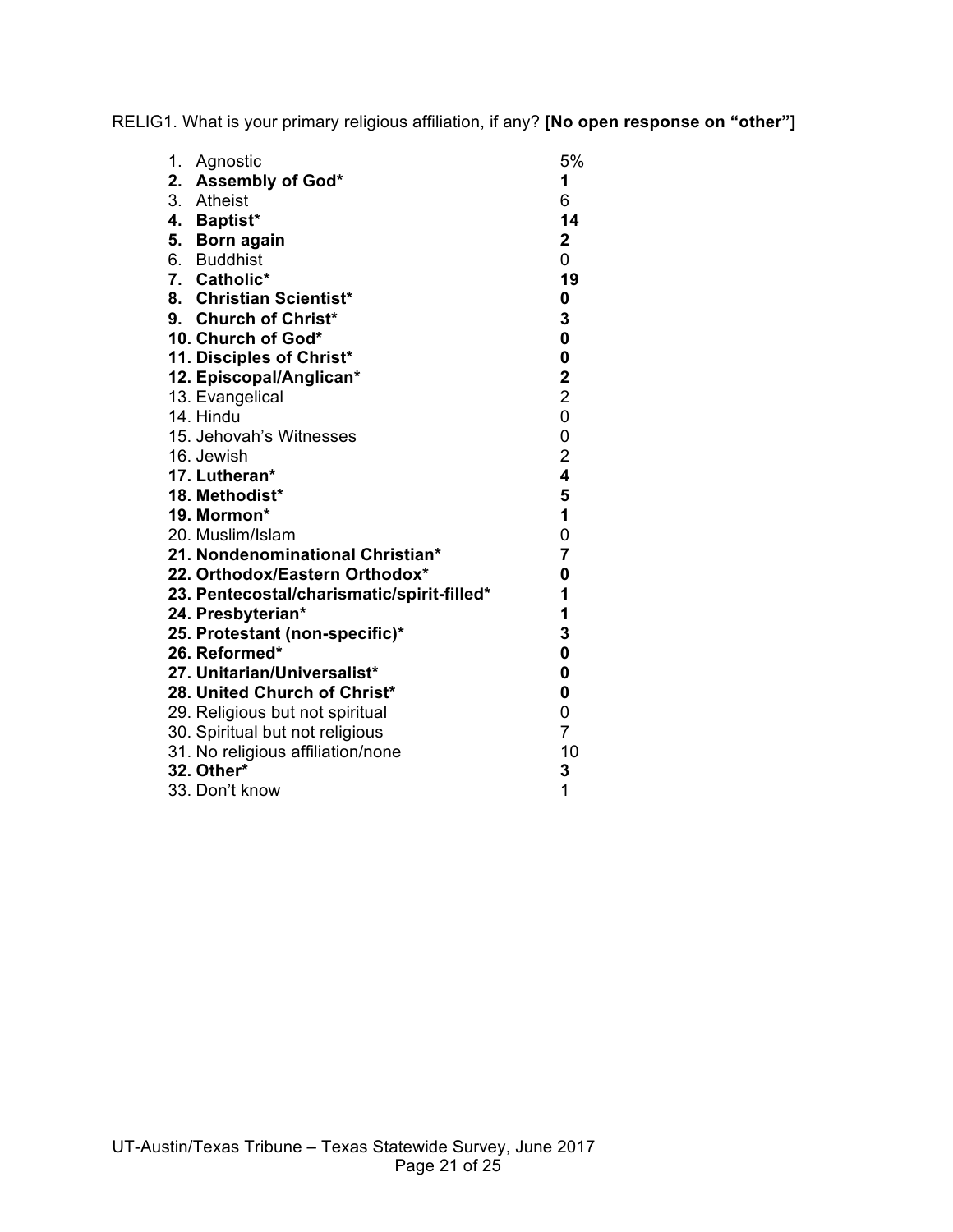RELIG2. What is your secondary religious affiliation, if any? **[No open response on "other"]**

| 1. | Agnostic                                   | 3%                      |
|----|--------------------------------------------|-------------------------|
|    | 2. Assembly of God*                        | 1                       |
|    | 3. Atheist                                 | 1                       |
|    | 4. Baptist*                                | 4                       |
|    | 5. Born again                              | 6                       |
|    | 6. Buddhist                                | 1                       |
|    | 7. Catholic*                               | 3                       |
|    | 8. Christian Scientist*                    | 1                       |
|    | 9. Church of Christ*                       | $\overline{1}$          |
|    | 10. Church of God*                         | $\overline{2}$          |
|    | 11. Disciples of Christ*                   | $\mathbf 0$             |
|    | 12. Episcopal/Anglican*                    | $\mathbf 0$             |
|    | 13. Evangelical                            | $\overline{\mathbf{c}}$ |
|    | 14. Hindu                                  | 0                       |
|    | 15. Jehovah's Witnesses                    | 0                       |
|    | 16. Jewish                                 | 0                       |
|    | 17. Lutheran*                              | 1                       |
|    | 18. Methodist*                             | 3                       |
|    | 19. Mormon*                                | $\mathbf{0}$            |
|    | 20. Muslim/Islam                           | 0                       |
|    | 21. Nondenominational Christian*           | 4                       |
|    | 22. Orthodox/Eastern Orthodox*             | $\mathbf{0}$            |
|    | 23. Pentecostal/charismatic/spirit-filled* | $\overline{\mathbf{2}}$ |
|    | 24. Presbyterian*                          | 1                       |
|    | 25. Protestant (non-specific)*             | 3                       |
|    | 26. Reformed*                              | $\mathbf{0}$            |
|    | 27. Unitarian/Universalist*                | 1                       |
|    | 28. United Church of Christ*               | $\mathbf 0$             |
|    | 29. Religious but not spiritual            | 1                       |
|    | 30. Spiritual but not religious            | $\overline{7}$          |
|    | 31. No religious affiliation/none          | 34                      |
|    | 32. Other*                                 | 4                       |
|    | 33. Don't know                             | 11                      |

LITERAL. Which of these statements comes closest to describing your feelings about the Bible?

- 1. The Bible is the actual word of God and is to be taken literally, word for word. 26%
- 2. The Bible is the word of God but not everything in it should be taken literally, word for word. 43
- 3. The Bible is a book written by men and is not the word of God. 24
- 4. Don't know. 7

### IMPORT. How important is religion in your life?

| 1. Extremely important  | 40% |
|-------------------------|-----|
| 2. Somewhat important   | 30  |
| 3. Not very important   | 13  |
| 4. Not at all important | 17  |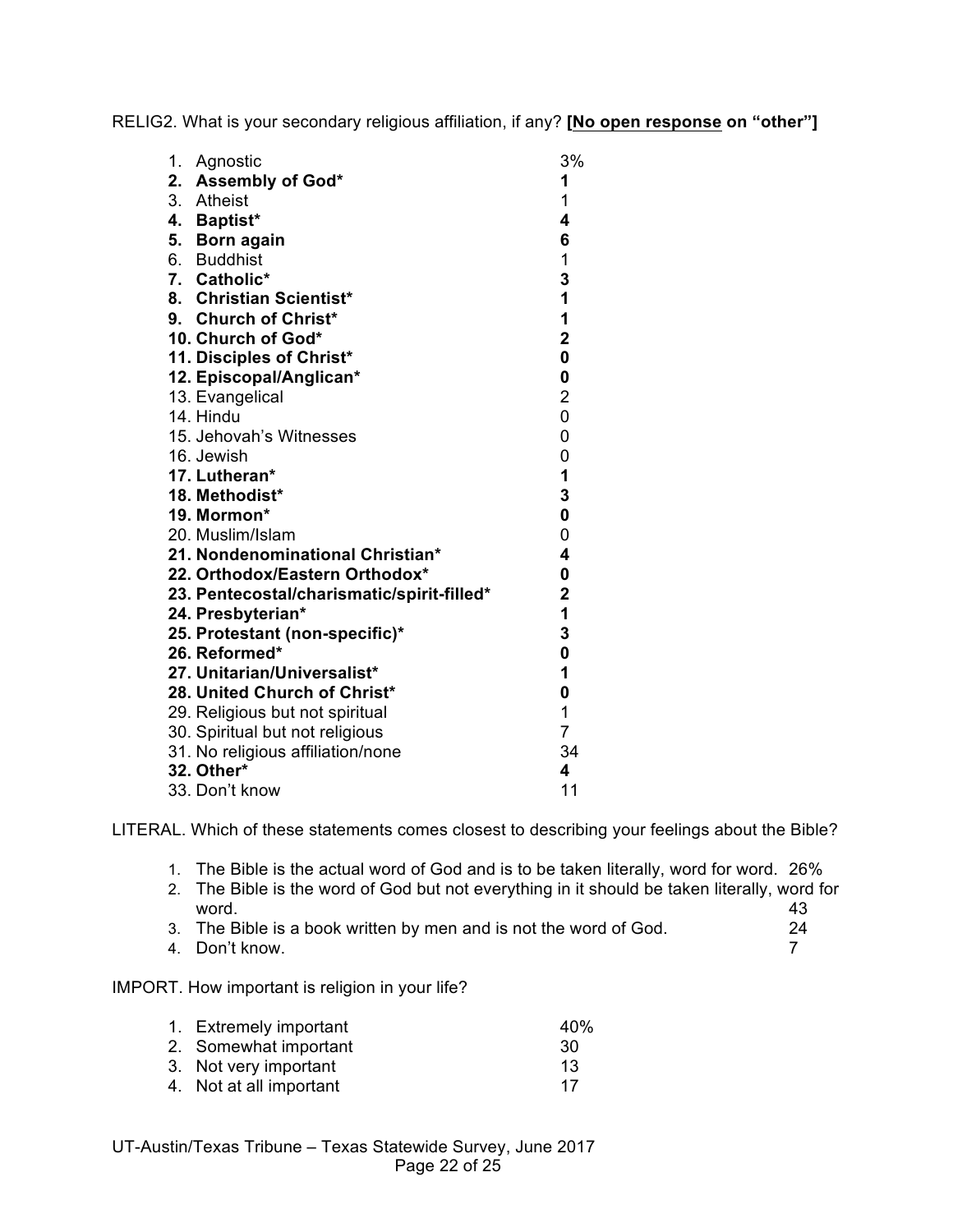ATTEND. Aside from weddings and funerals, how often do you attend religious services or participate in religious activities?

| 1. More than once a week | 12% |
|--------------------------|-----|
| 2. Once a week           | 20  |
| 3. A few times a month   | 11  |
| 4. Once or twice a year  | 26  |
| 5. Never                 | 32  |
|                          |     |

RACE1. What race do you consider yourself to be?

| 1. White                  | .58% |
|---------------------------|------|
| 2. African American       | 14   |
| 3. Hispanic or Latino     | 23   |
| 4. Asian/Pacific Islander | 1    |
| 5. Native American        |      |
| 6. Multi-racial           |      |

RACE2. **[Ask if RACE ~= "Hispanic or Latino"]** Do you happen to have a Hispanic-Latino grandparent?

| 1. Yes        | $1\%$ |
|---------------|-------|
| 2. No         | 98    |
| 3. Don't know |       |

NATIVE1. **[Ask if RACE = "Hispanic or Latino"]** Were you born in the United States or Puerto Rico, or in another country?

| 1. Born in the United States or Puerto Rico | 82% |
|---------------------------------------------|-----|
| 2. Born in another country                  | 17  |
| 3. Don't know                               |     |

NATIVE2. **[Ask NATIVE2 if answer 1 on NATIVE1]** Were your parents born in the United States or Puerto Rico, or another country?

|  |  |  |  |  |  | 1. Both of my parents were born in the United States or Puerto Rico |  | 61% |
|--|--|--|--|--|--|---------------------------------------------------------------------|--|-----|
|--|--|--|--|--|--|---------------------------------------------------------------------|--|-----|

| 2. One of my parents was born in another country   |  |
|----------------------------------------------------|--|
| 3. Both of my parents were both in another country |  |

MOVE. Did you move to Texas from some other state?

| 1. Yes | 43% |
|--------|-----|
| 2. No  | 57  |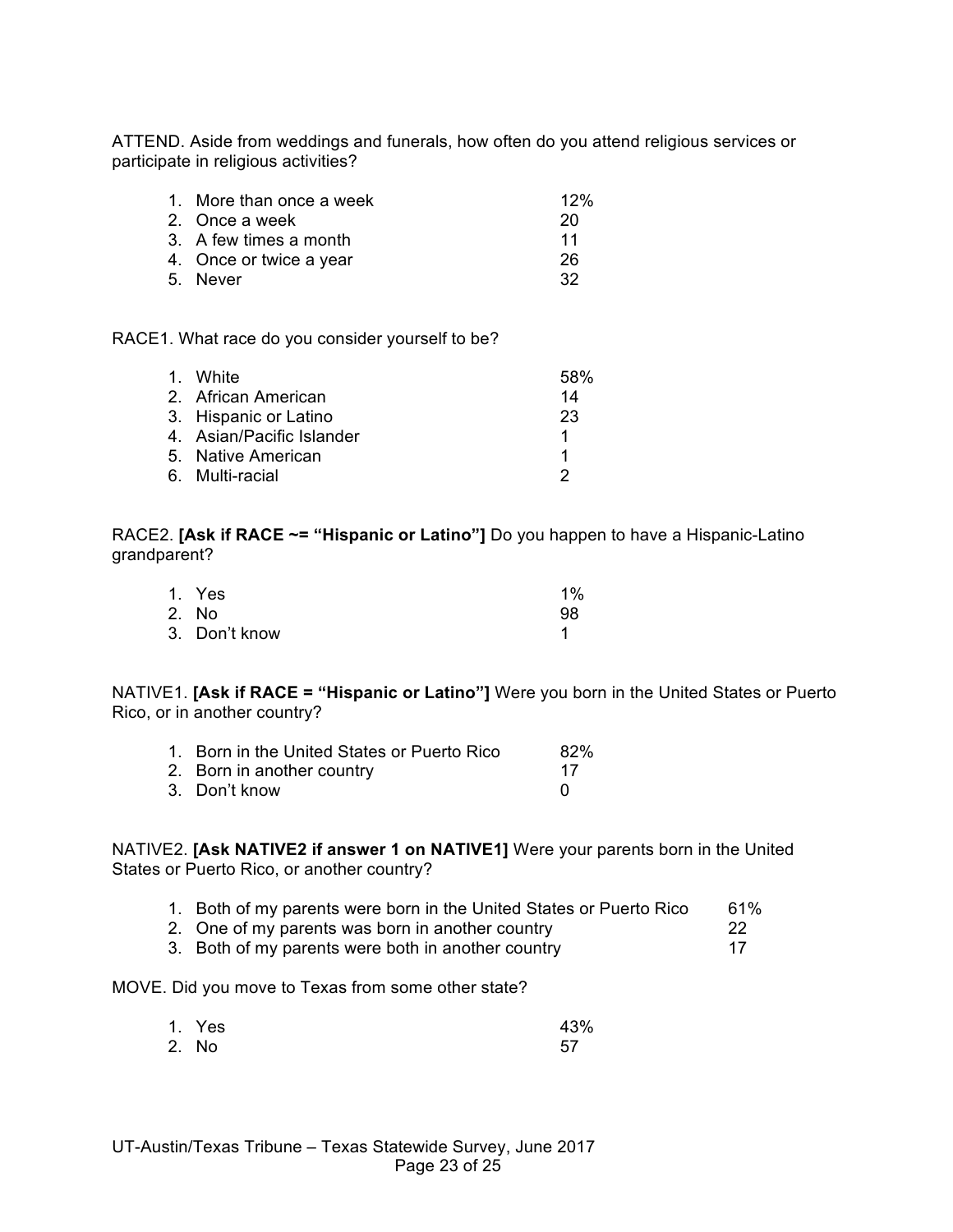# STATE. **[ASK IF MOVE=1]** Which state did you move from (most recently)? **[DROPDOWN LIST OF STATES]**

| $\overline{1}$ . | Alabama                       | 1%                                                |   |
|------------------|-------------------------------|---------------------------------------------------|---|
|                  | 2. Arizona                    |                                                   |   |
|                  | 3. Arkansas                   | $\frac{2}{2}$                                     |   |
|                  | 4. California                 | 13                                                |   |
|                  | 5. Colorado                   | 3                                                 |   |
|                  | 6. Connecticut                | $\frac{2}{0}$                                     |   |
|                  | 7. Delaware                   |                                                   |   |
|                  | 8. District of Columbia       |                                                   |   |
|                  | 9. Florida                    |                                                   |   |
|                  | 10. Georgia                   | $\begin{array}{c} 1 \\ 5 \\ 3 \\ 1 \end{array}$   |   |
|                  | 11. Hawaii                    |                                                   |   |
|                  | 12. Idaho                     | $\overline{0}$                                    |   |
|                  | 13. Illinois                  | 6                                                 |   |
|                  | 14. Indiana                   | $\begin{array}{c} 2 \\ 1 \end{array}$             |   |
|                  | 15. Iowa                      |                                                   |   |
|                  | 16. Kansas                    | $\frac{2}{6}$                                     |   |
|                  | 17. Louisiana                 |                                                   |   |
|                  | 18. Maryland                  |                                                   |   |
|                  | 19. Massachusetts             |                                                   |   |
|                  | 20. Michigan                  | 23212321                                          |   |
|                  | 21. Minnesota                 |                                                   |   |
|                  | 22. Mississippi               |                                                   |   |
|                  | 23. Missouri                  |                                                   |   |
|                  | 24. Nebraska                  |                                                   |   |
|                  | 25. Nevada                    |                                                   |   |
|                  | 26. New Hampshire             | $\overline{1}$                                    |   |
|                  | 27. New Jersey                | $\overline{1}$                                    |   |
|                  | 28. New Mexico                | 3                                                 |   |
|                  | 29. New York                  | 5                                                 |   |
|                  | 30. North Carolina            | $\mathbf{1}$                                      |   |
|                  | 31. Ohio                      | 3                                                 |   |
|                  | 32. Oklahoma                  | $\overline{\mathbf{4}}$                           |   |
|                  | 33. Oregon                    | 0                                                 |   |
|                  | 34. Pennsylvania              | 3                                                 |   |
|                  | 35. South Carolina            | $\overline{1}$                                    |   |
|                  | 36. Tennessee                 | 0                                                 |   |
|                  | 37. Texas                     |                                                   |   |
|                  | 38. Virginia                  |                                                   |   |
|                  | 39. Washington                |                                                   |   |
|                  | 40. West Virginia             | $\begin{array}{c}\n2 \\ 3 \\ 1 \\ 0\n\end{array}$ |   |
|                  | 41. Wisconsin                 | $\overline{\mathbf{c}}$                           |   |
|                  | 42. Wyoming                   | $\overline{0}$                                    |   |
|                  | 43. Puerto Rico               | 0                                                 |   |
|                  | 44. Not in the U.S. or Canada |                                                   | 2 |
|                  |                               |                                                   |   |

VETERAN. Which of the following best describes your current situation? Please check all that apply: